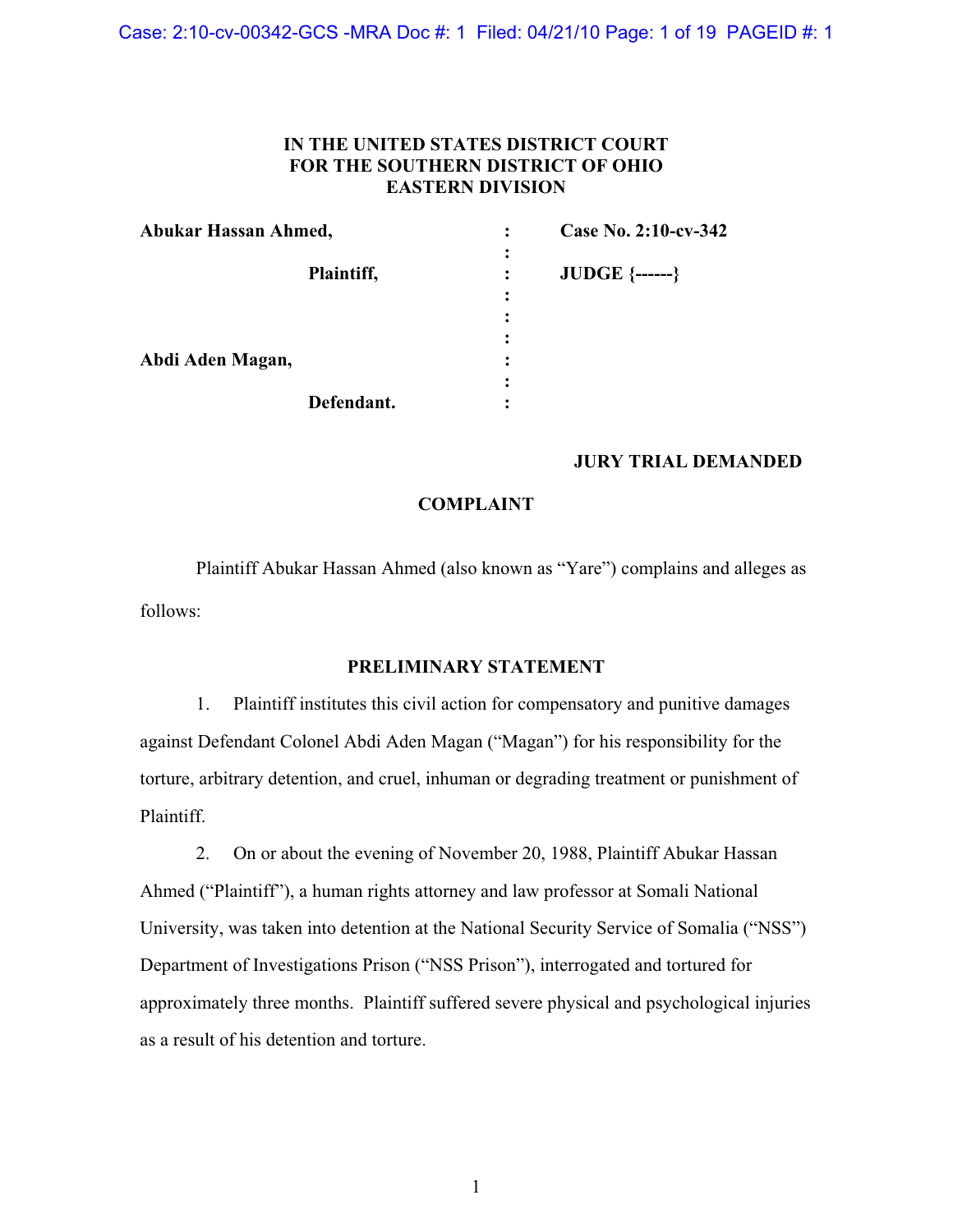3. Plaintiff alleges that Defendant Magan, who now resides in Columbus, Ohio, ordered, conspired with, aided and abetted, or exercised command responsibility over subordinates in the NSS, or persons or groups acting in coordination with the NSS or under their control, to carry out the torture, arbitrary detention and cruel, inhuman or degrading treatment or punishment of Plaintiff. Further, Defendant Magan failed to prevent or punish the violations of international law committed by his subordinates. Accordingly, Plaintiff asserts that Defendant Magan is liable under domestic and international law for his injuries, pain and suffering.

#### **JURISDICTION AND VENUE**

4. Plaintiff alleges that Defendant Magan is liable for acts of torture as defined by customary international law and the Torture Victim Protection Act, Pub. L. No. 102- 256, 106 Stat. 73 (1992) (codified at 28 U.S.C. § 1350 note). Plaintiff further alleges that Defendant Magan is liable for torture, cruel, inhuman or degrading treatment or punishment, and arbitrary detention in violation of customary international law under the Alien Tort Statute, 28 U.S.C. § 1350 (the "Alien Tort Statute"). Accordingly, this Court has jurisdiction over this action based on 28 U.S.C. § 1350 and 28 U.S.C. § 1331.

5. Defendant Magan is a citizen of the Democratic Republic of Somalia ("Somalia") and resides in Columbus, Ohio. Therefore venue is proper in the United States District Court for the Southern District of Ohio, Eastern Division pursuant to 28 U.S.C. § 1391(b)(1) or (d).

## **PARTIES**

#### *Defendant*

6. Defendant Magan is a native of Somalia and a permanent resident of the United States. He currently resides in Columbus, Ohio.

7. Defendant Magan is a member of the Marehan sub-clan of the Darod clan, the same sub-clan as Major General Mohamed Siad Barre ("Barre"), who ruled Somalia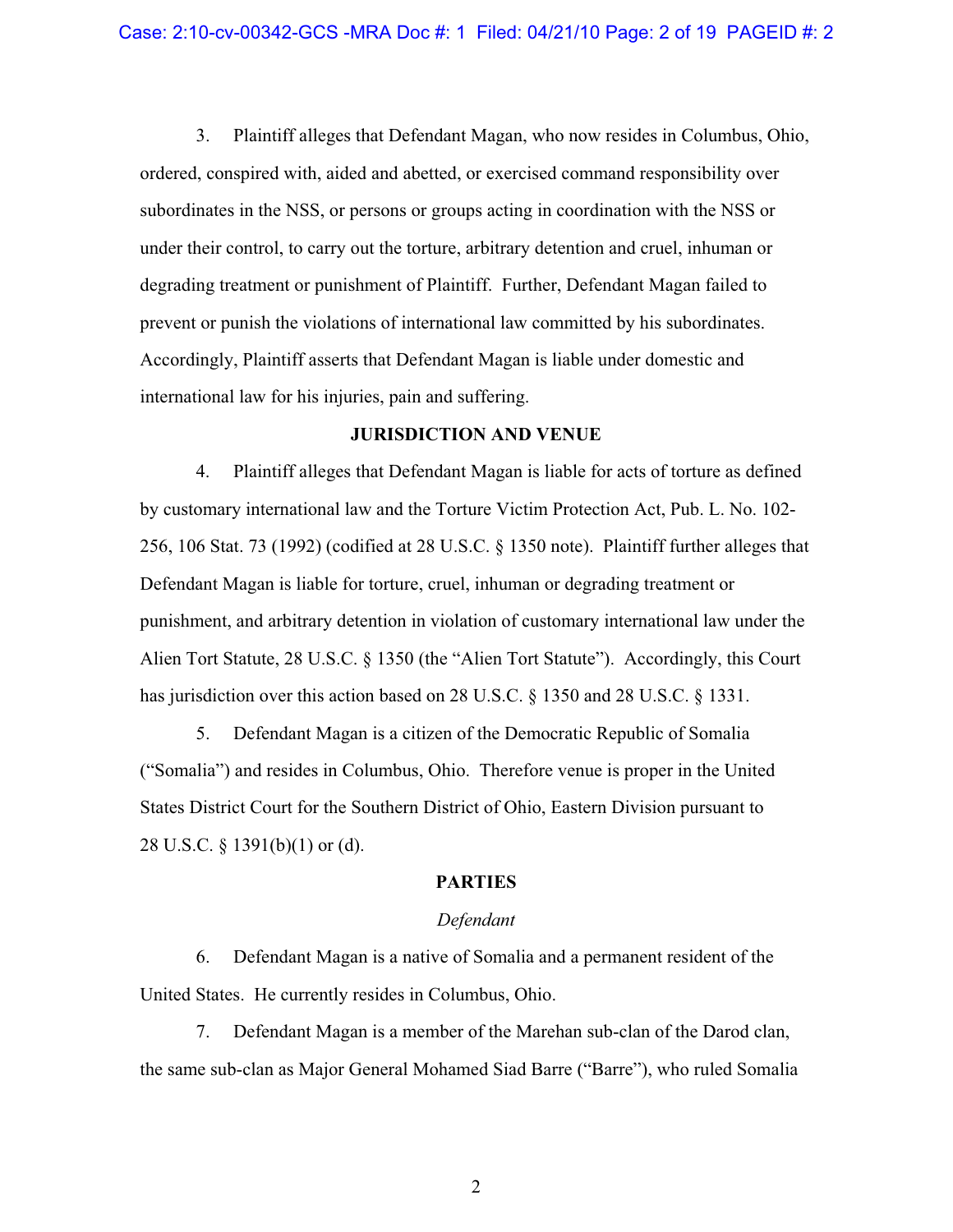from 1969 until 1991. As a member of the favored Marehan sub-clan, Magan was appointed by the Barre military regime to top positions in the NSS.

8. From approximately 1988 to 1990, Defendant Magan held the rank of Colonel and served as Chief of the NSS Department of Investigations - National Level ("NSS Investigations") at NSS Headquarters in the capital city of Mogadishu, Somalia.

9. As Chief of NSS Investigations, Defendant Magan directed and participated in the interrogation and torture of Plaintiff and other civilians perceived as opponents of the Barre regime.

## *Plaintiff*

10. Plaintiff is a native of Somalia and a naturalized citizen and resident of the United Kingdom. He is a member of the Abgaal sub-clan of the Hawiye clan from his father's side and the Shaanshiye sub-clan of the Reer Hamar clan from his mother's side.

11. Plaintiff is a former practicing attorney and law professor at Somali National University in Mogadishu, where he taught Constitutional Law and International Law courses, which included instruction on human rights protections. Plaintiff also served as a defense attorney representing accused political dissidents before the National Security Court, a special military court with jurisdiction over Somali civilians accused of national security crimes.

#### **BACKGROUND**

## *Siad Barre Coup and Establishment of the NSS or "Gestapo of Somalia"*

12. In October 1969, a coup led by Barre, a member of the Marehan sub-clan of the Darod clan, toppled the first and only democratic government of the new nation of Somalia. Power was assumed by the Supreme Revolutionary Council, which consisted primarily of the Army officers who had supported and participated in the coup. The Barre regime suspended the existing Constitution, closed the National Assembly, abolished the Supreme Court and declared all political parties illegal.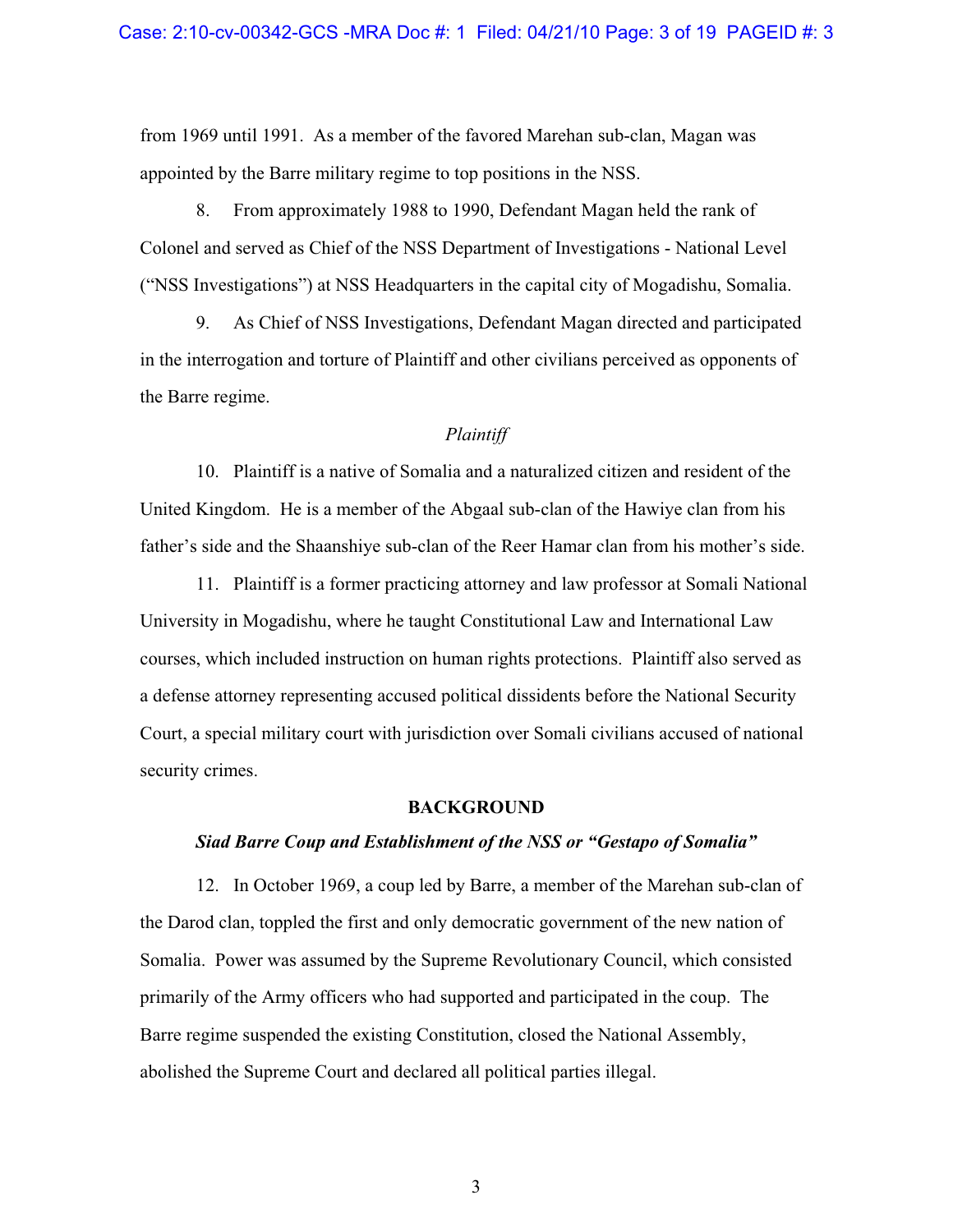13. In 1970, the Barre regime created the NSS as part of a series of measures designed to suppress and punish opposition to the military government. Responsible for internal security and intelligence, the NSS came to be known as the "Black SS" or "Gestapo of Somalia" because of the torture tactics the NSS employed to extract confessions from detainees. Over the years, the NSS arrested, executed, or imprisoned hundreds, and possibly thousands, of perceived opponents of the military government.

14. The NSS, the Red Berets and the military police known as Hangash were together the Barre regime's principal intelligence gathering agencies (hereinafter "the Security Forces"). The Security Forces, acting in coordination with the Armed Forces, were together responsible for the widespread and systematic use of torture, arbitrary and prolonged detentions, and extrajudicial killings against the civilian population of Somalia.

## *Favoritism of Its Own Clans and Oppression of Other Clans*

15. Even before Somalia became an independent nation, the clan system served as the fundamental building block of Somali society. To further strengthen its grip on power, the Barre regime systematically favored its own clans and oppressed other clans. It appointed members of favored clans to top positions in the Armed Forces and Security Forces, the bureaucracy, and Somali state industries, while it ruthlessly oppressed and targeted other clans. It systematically excluded disfavored clans from positions of power within the government and military and pursued draconian policies intended to weaken them politically and harm them economically.

#### *Systematic Attack of Civilians Perceived as Opponents of the Regime*

16. Somalia's defeat in the Ogaden War with Ethiopia from 1977 to 1978 significantly weakened support for the Barre regime. As a result, the Barre regime took increasingly fierce measures against perceived opponents. Beginning in the early 1980s and escalating over the course of the decade, the government committed numerous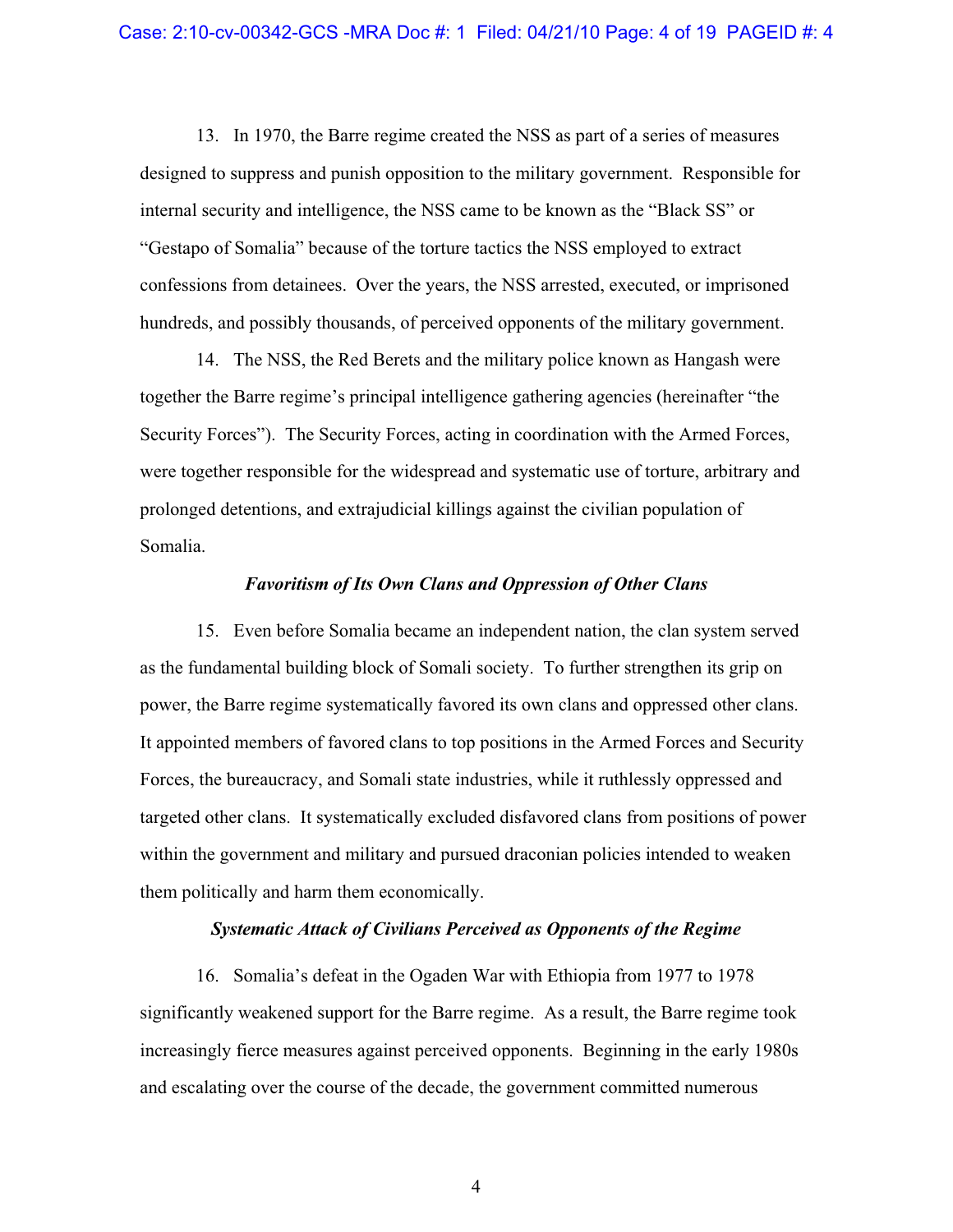atrocities against ordinary citizens. These measures were intended to terrorize the civilian population and deter it from supporting the growing opposition movements.

17. By early 1988, as a member of Barre's favored Marehan sub-clan, Defendant Magan became Chief of NSS Investigations at NSS Headquarters in Mogadishu and served in that capacity until Barre and his supporters were ousted from power. Defendant Magan stood at the pinnacle of NSS Investigations, which systematically targeted ordinary citizens perceived as opponents of the Barre regime and subjected them to prolonged arbitrary detention, brutal interrogation, and torture.

#### *Hawiye Opposition and the Regime's Massive Crackdown*

18. By 1989, the Hawiye clan, the most populous group in Mogadishu and surrounding areas, and the clan of which Plaintiff is a member, began supporting the rebel United Somali Congress ("USC") against Barre's regime. This led to a massive government crackdown in 1989.

19. On July 13, 1989, the NSS arrested several prominent figures and outspoken critics of the government in Mogadishu and detained them without charge. In response to these arrests, on July 14, 1989, there were protest demonstrations at many mosques. The Security Forces openly fired on protesters emerging from a mosque in Mogadishu, killing four hundred fifty and seriously injuring two thousand civilians.

20. The number of those in custody in and around Mogadishu increased dramatically. The Barre regime arrested and arbitrarily detained civilians based on their clan affiliation and/or perceived opposition to the government. It is estimated that by mid-1990, there were between seven thousand and ten thousand detainees in Mogadishu from the Isaaq and Hawiye clans.

21. Throughout 1989 and 1990, the Barre regime's crimes against civilians escalated, gradually leading to withdrawal of American and international support. By the end of 1990, the Barre regime was in the final stages of complete state collapse. In early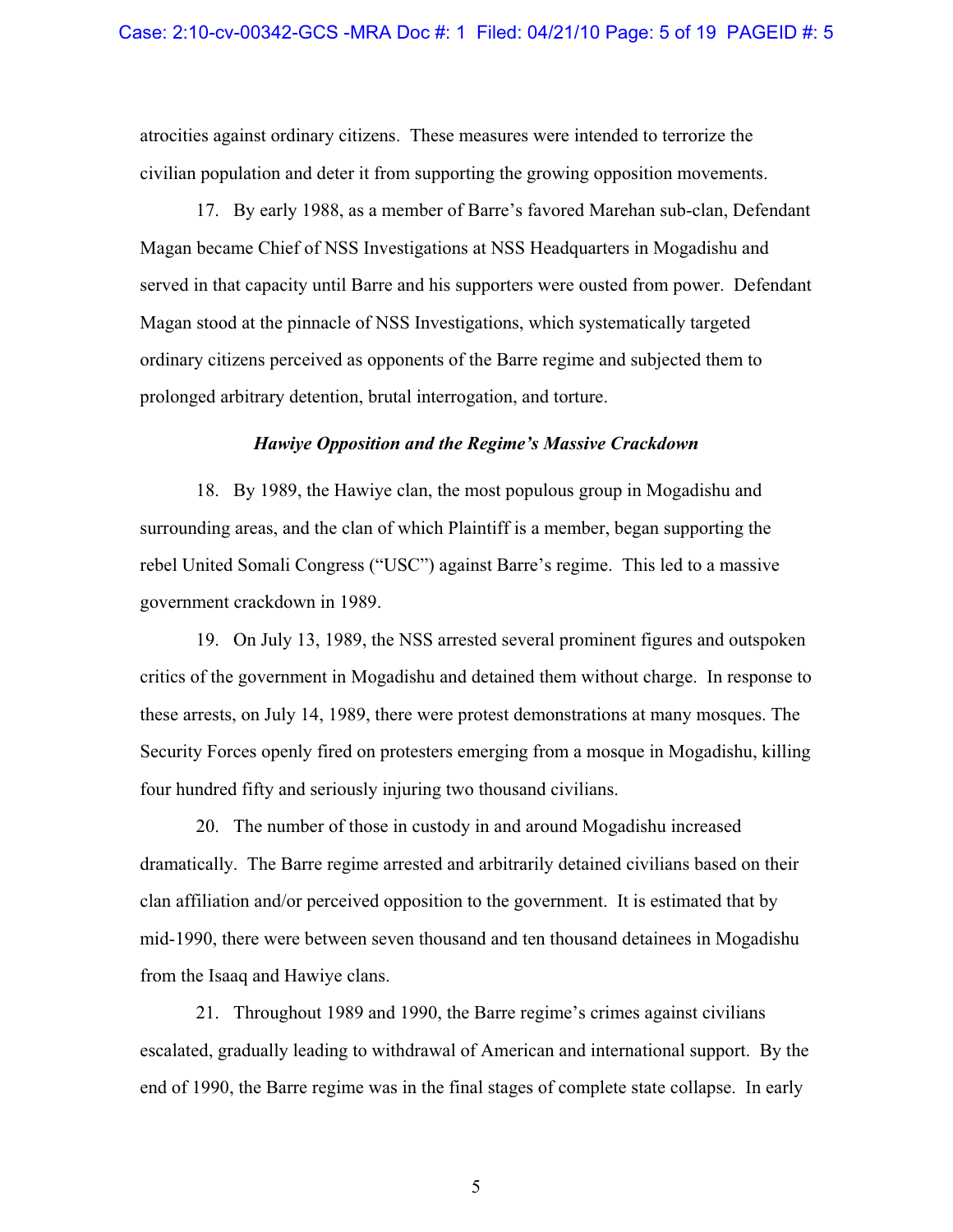December 1990, Barre declared a state of emergency, and in January 1991, armed opposition factions finally drove Barre out of power, resulting in the complete collapse of the central government. When Barre and his supporters were ousted from power, they fled the country.

22. Defendant Magan fled Somalia and, upon information and belief, arrived in the United States in or around the year 2000.

#### *Plaintiff Abukar Hassan Ahmed*

23. Plaintiff was a practicing attorney before the Somali courts, as well as a law professor at Somali National University. He taught Constitutional Law and International Law courses, and his curriculum included the protection of human rights contained in the Somali Constitution.

24. Plaintiff persisted in teaching his students about human rights protections even though members of the NSS were placed amongst his students and colleagues. Plaintiff became outspoken about the Barre regime's attacks on the freedom of expression and widespread abuses of human rights.

## *Plaintiff Becomes a Prisoner of Conscience (1981-1986)*

25. On or about January 21, 1981, after midnight, eight armed officers from the ruling Somali Revolutionary Socialist Party (SRSP) entered Plaintiff's home and took him to the SRSP Prison near Villa Somalia, the Presidential Palace in Mogadishu. The following morning, Plaintiff was transferred to the NSS Prison at NSS Headquarters in north Mogadishu.

26. Plaintiff was subsequently imprisoned without charge from on or about January 21, 1981 until March of 1986. Plaintiff was subjected to over five years of arbitrary detention, including solitary confinement for a year and three months.

27. Plaintiff became an Amnesty International ("Amnesty") "prisoner of conscience." Amnesty campaigned for Plaintiff's release by writing letters on his behalf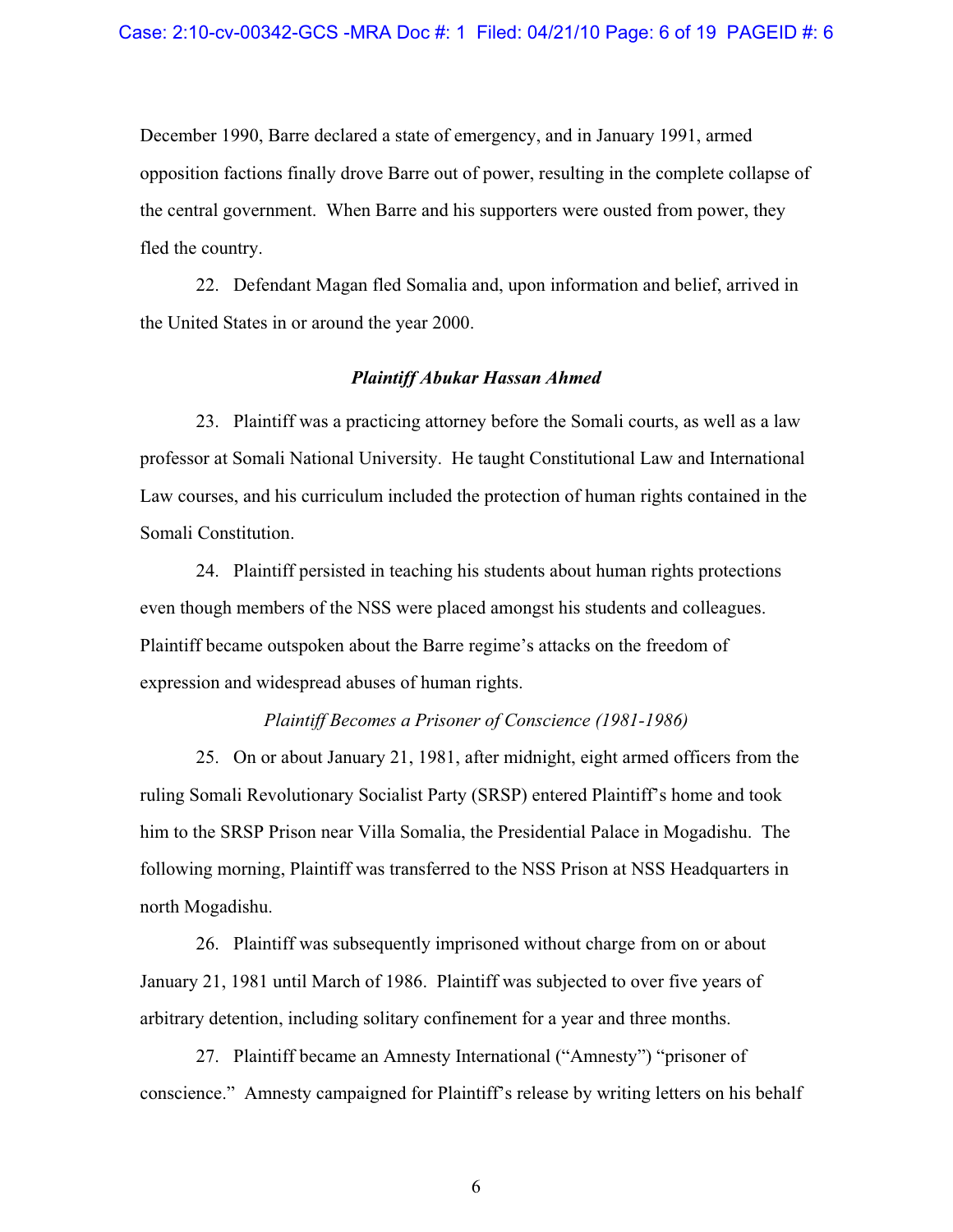to the Somali government and Somali diplomatic missions. Amnesty also wrote about Plaintiff's arbitrary detention in its published reports.

28. Finally, on or about March 16, 1986, Plaintiff was released without explanation. After his release, he returned to his position as a law professor at Somali National University, where he continued to teach his students about human rights protections.

29. After his release, Plaintiff also returned to his law practice, where he began defending clients before the National Security Court. His representation of accused political dissidents was known publicly.

#### **STATEMENT OF FACTS**

## *Plaintiff is Arbitrarily Detained and Tortured*

30. On or about November 20, 1988, in the evening, three NSS officers approached Plaintiff in the center of Mogadishu.

31. These NSS officers were under the command of Defendant Magan, Chief of NSS Investigations at NSS Headquarters.

32. At the time, Plaintiff was carrying a copy of an Amnesty report. The NSS officers confiscated the Amnesty report that Plaintiff was carrying.

33. The NSS officers placed Plaintiff in handcuffs and transported Plaintiff to the NSS Prison located in the unventilated basement of NSS Headquarters.

34. Plaintiff was held in solitary confinement with continuous artificial lighting. His cell was small and windowless. Plaintiff's left wrist was tightly handcuffed to his right leg for twenty-four hours a day, except during interrogations. He was placed on a starvation diet of rancid bread, butter and tea once a day. He was forced to sleep on cold or wet floors without a mat or blanket. There was no toilet in the cell. He was forced to discharge his urine in empty milk cans. Plaintiff was detained in this manner for approximately three months.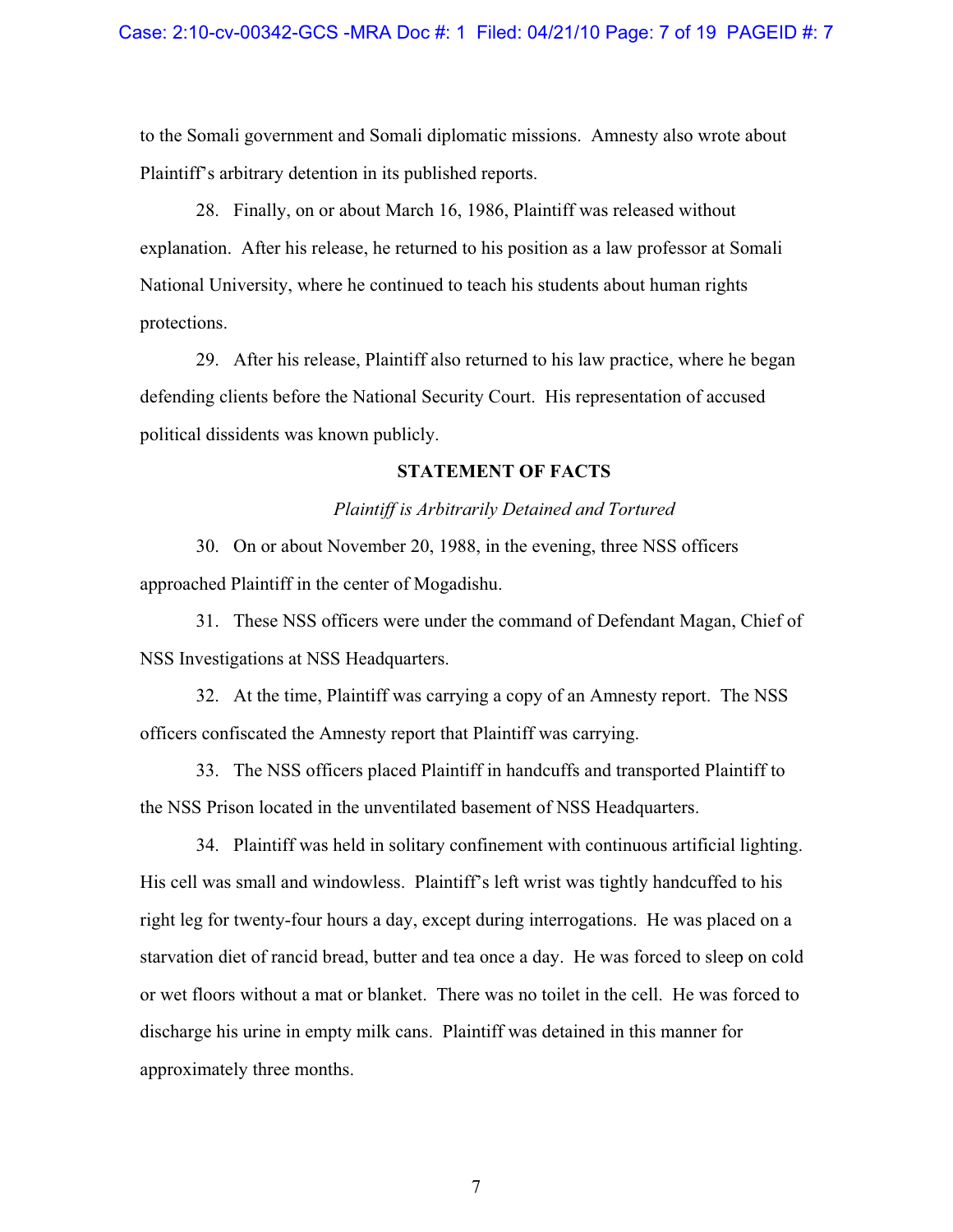35. Plaintiff was interrogated day and night by two NSS officers under the command of Defendant Magan. Each time, he was taken to a small interrogation room not far from his cell. The NSS officers accused Plaintiff of being a contributing writer to Amnesty. They continually threatened that if he did not confess, they would kill him and no one would know where his body was.

36. On or about February 7, 1989, at night, Plaintiff was taken to Defendant Magan's office at NSS Investigations. Defendant Magan and two of the NSS officers who would torture him were present. Defendant Magan falsely accused Plaintiff of being a member of the newly established USC, despite the fact that the USC was established in January of 1989, while Plaintiff was in detention. Plaintiff denied being a member of the USC. Defendant Magan told Plaintiff that if he did not confess to being a member of the USC, they would obtain his confession through torture.

37. On or about February 8, 1989, at midnight, two young non-commissioned officers came to Plaintiff's cell and told Plaintiff they were under the direct order of Defendant Magan. Plaintiff was blindfolded, but one side of the blindfold was tied loose enough for him to see. Plaintiff was then taken from his cell and brought outside where several interrogators were present. There, he was tortured.

38. His hands were tied together with cloths and then handcuffed. His feet were similarly tied together with cloths and then handcuffed. He was forced to sit down. His legs were pushed back over his head, exposing his genitals. His testicles were squeezed with iron instruments, causing him excruciating pain. A five liter container of water, sand and small stones was forced into his mouth, cutting off his air supply. He fainted. When he regained consciousness, he was beaten with sticks.

39. During this torture, Plaintiff was questioned about the USC by the same two NSS officers who had interrogated him every day since the beginning of his detention.

40. Because of the torture he endured, Plaintiff is still suffering from a severe hipbone distortion, making it painful for him to sit down for extended periods of time.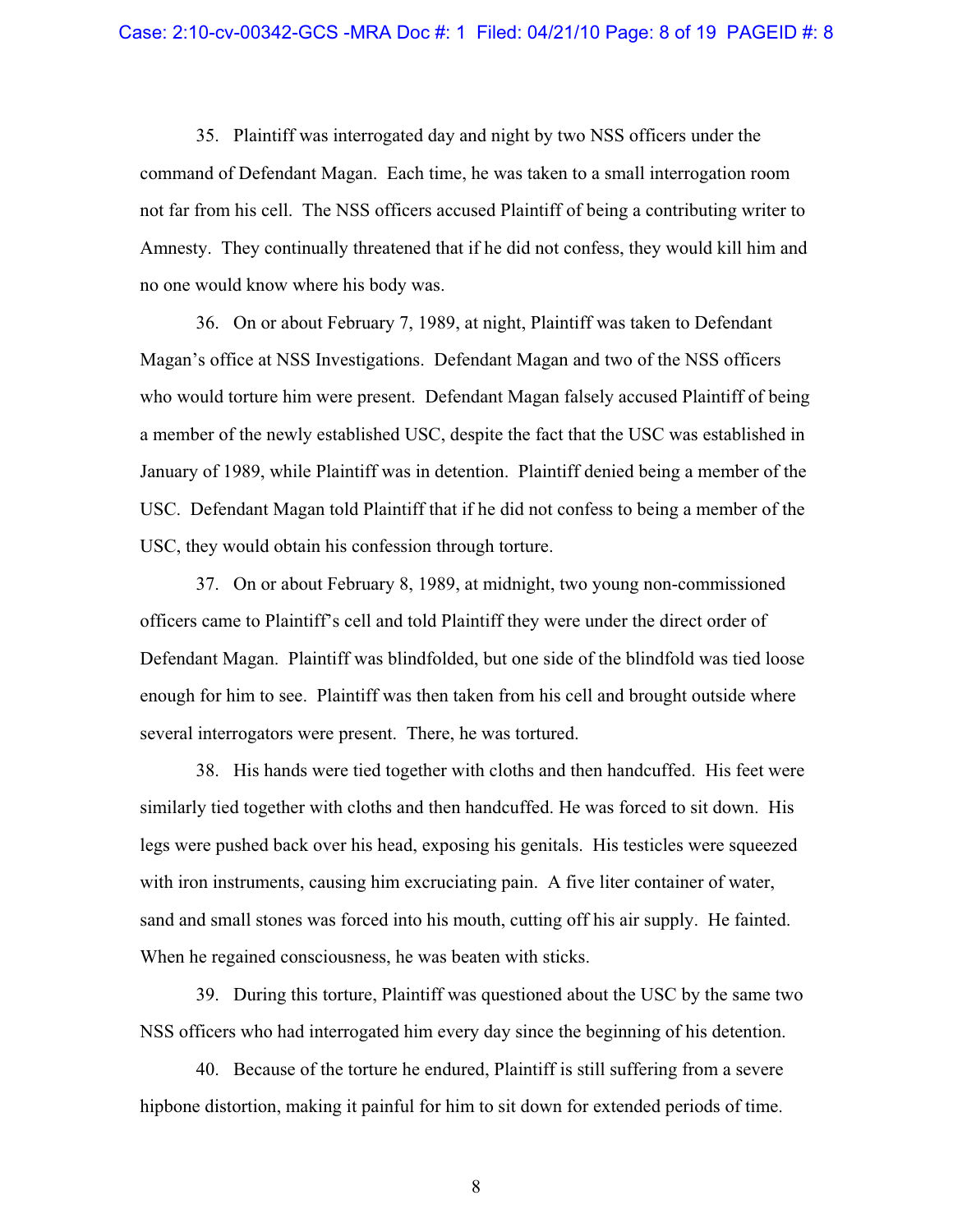He also continues to suffer from an injury to his bladder, causing him to urinate frequently. At night, he feels pain all over his body, suffers from urinary incontinence and cannot sleep well. In addition to his physical ailments, he has recurrent nightmares about his torture.

#### *The Sham Trial*

41. On or around the end of February 1989, Plaintiff was transferred from the NSS Prison to Central Prison.

42. When Plaintiff was transferred to Central Prison, the Duty Officer of the Prison read to Plaintiff that he was charged with a violation of Article 19 (Law N.54, 1970), Authoring Subversive Material, which carried a death penalty sentence. This was the first time that Plaintiff learned of any charge against him.

43. One day before his trial, Plaintiff received a notice of the trial hearing and learned that the charge against him had been changed to a violation of Article 18 (Law N.54, 1970), Possession of Subversive Material, which carried a three to five year prison sentence or a fine of 15,000 Somali shillings.

44. On or about March 8, 1989, after nearly four months of pre-trial detention, Plaintiff was brought before the National Security Court. The trial lasted less than one hour. He was not provided an attorney to represent him.

45. During the trial, Plaintiff told the National Security Court that he had been tortured by NSS officers and that Defendant Magan had ordered his torture.

46. The National Security Court convicted Plaintiff of violating Article 18 (Law N.54, 1970), Possession of Subversive Material, and fined him 15,000 Somali Shillings. Plaintiff's friend paid the fine on his behalf and he was immediately released.

## *Defendant Magan Claims to Be Above the Law*

47. After his release, Plaintiff again returned to his law practice and his law professor position at Somali National University.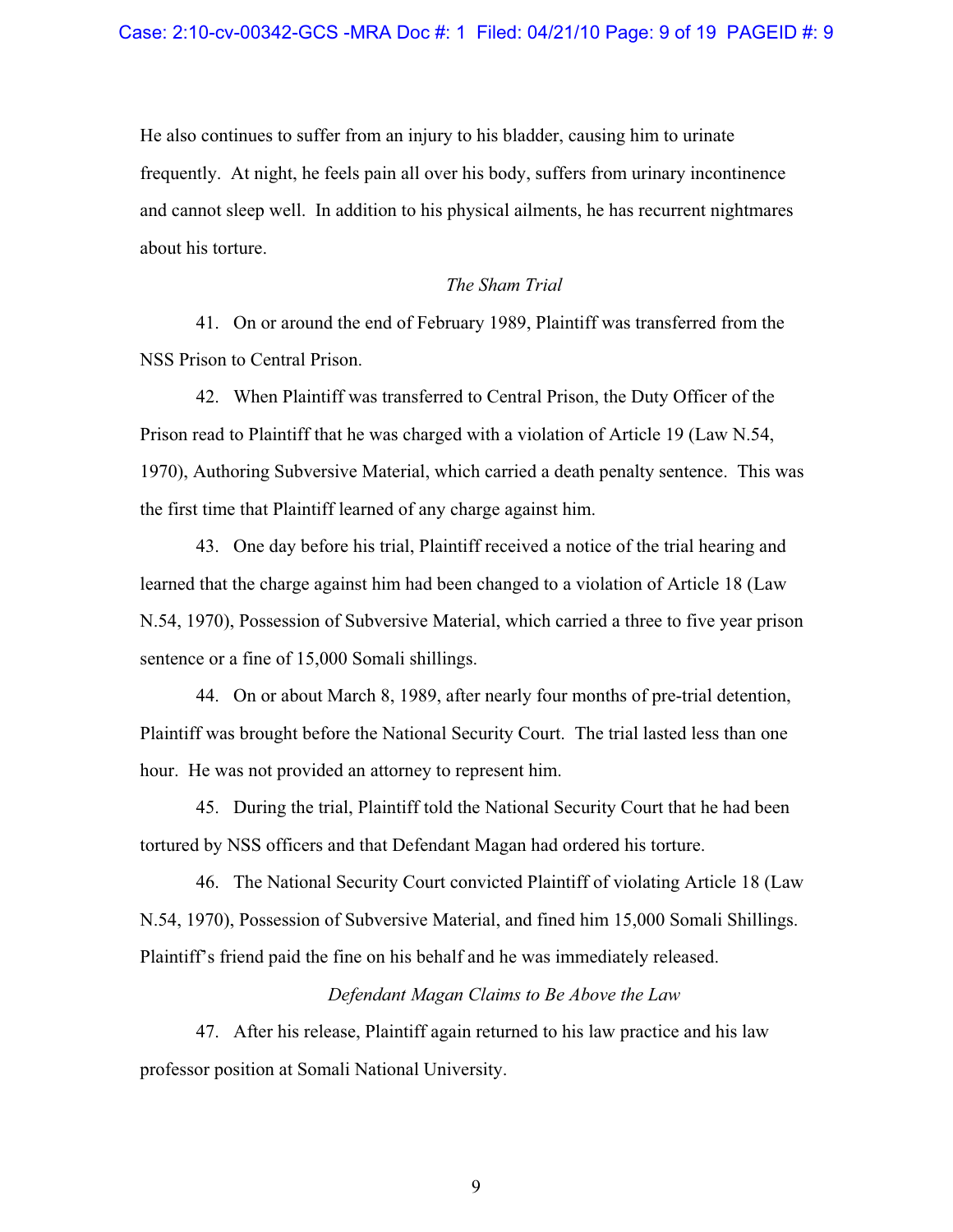48. From approximately March 8, 1989 until July 14, 1989, NSS officers followed Plaintiff wherever he went and questioned his students about him.

49. From approximately March 8, 1989 until July 14, 1989, NSS officers under Defendant Magan's command also repeatedly went to Plaintiff's mother's home – where Plaintiff lived – when Plaintiff was not there. Each time, his family was told that Magan wanted to see Plaintiff and was questioned about where he was and what he was doing.

50. Several months after his March 8, 1989 release, Plaintiff and Defendant Magan came across each other in the office of the Attorney General of the National Security Court when Defendant Magan walked into a meeting between Plaintiff and the Attorney General. During that encounter, Defendant Magan said he was above the law.

#### *The July 1989 Crackdown*

51. On or about July 13, 1989, on the same night that the NSS arrested several other prominent figures and government critics in Mogadishu, Defendant Magan and several NSS officers under his command again went to Plaintiff's mother's home. Defendant Magan and his men waited all night and until noon the following day for Plaintiff to return.

52. Plaintiff was away on business. When he returned to his mother's home the following evening, he learned that Magan and his men had come for him the night before and waited for him until noon. Plaintiff's mother urged him to hide.

53. On July 14, 1989, Plaintiff went into hiding, where he remained until he fled Somalia to Kenya on or about the night of August 21, 1989.

#### *Exile*

54. Several months after fleeing Somalia, Plaintiff wrote to Amnesty's International Secretariat in London from Nairobi. Amnesty helped Plaintiff enter Italy, where he was given a five year scholarship as an academic researcher at Pisa University. After his scholarship expired, Plaintiff worked in the Rome courts for another five years.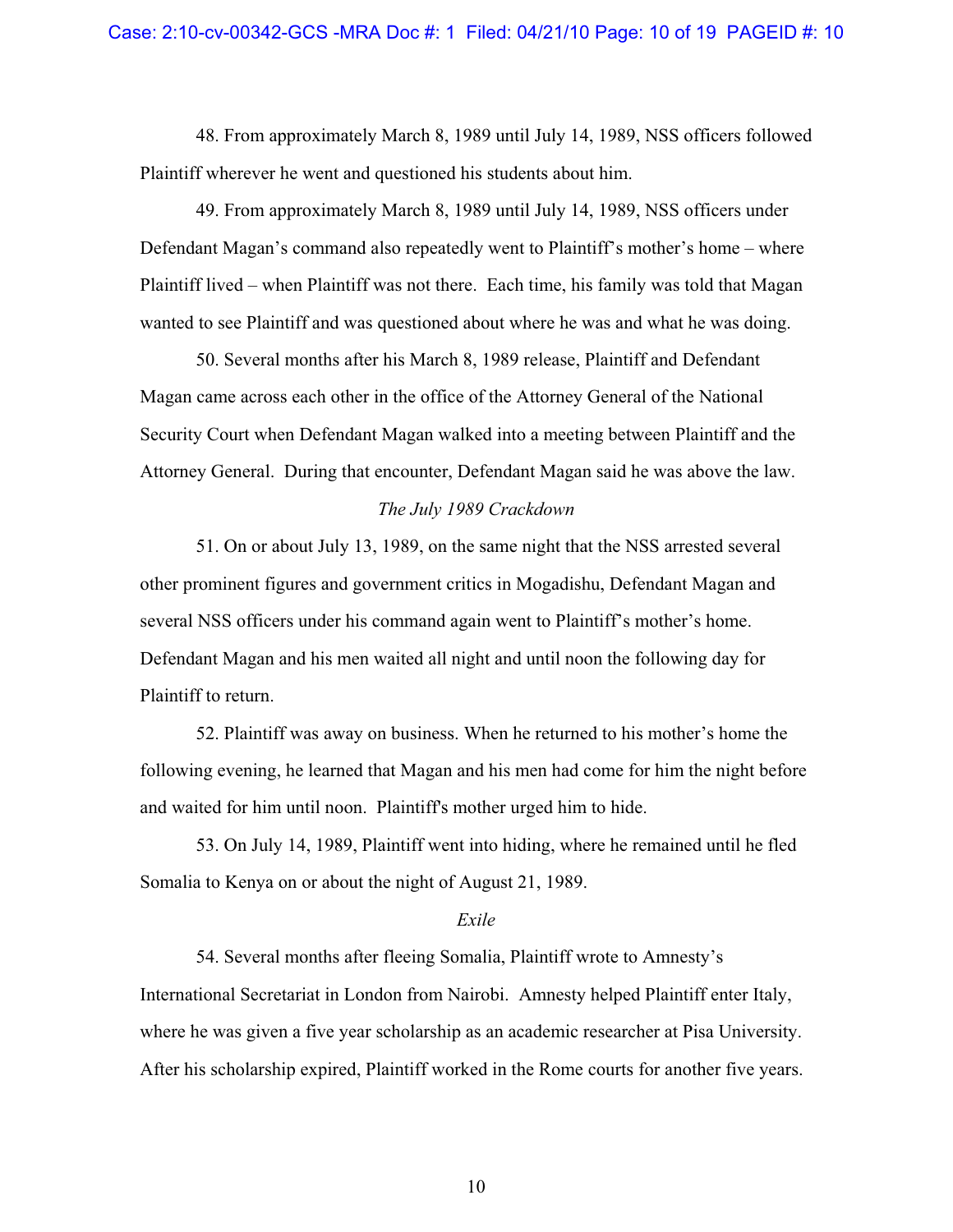55. When his Italian work contract expired, Plaintiff traveled to the United Kingdom and applied for political asylum on March 30, 2000. He was granted Refugee Status in May 2000, and became a citizen of the United Kingdom in November 2005.

## **GENERAL ALLEGATIONS**

56. The acts described herein were carried out under actual or apparent authority or color of law of the government of Somalia. Defendant Magan bears direct responsibility for his role in these acts, bears responsibility for conspiring with and/or aiding or abetting his subordinates to commit these acts, and bears command responsibility as Chief of NSS Investigations.

57. Plaintiff alleges that Defendant Magan is personally liable for acts of torture, arbitrary detention and cruel, inhuman or degrading treatment or punishment committed against Plaintiff by virtue of Defendant Magan's direct or indirect participation, including directing or ordering his subordinates in the NSS or persons or groups acting in coordination with the NSS or under their control, to commit these acts.

58. Plaintiff alleges that Defendant Magan is also liable because he conspired with, or aided and abetted subordinates in the NSS, or persons or groups acting in coordination with the NSS or under their control to commit acts of torture, arbitrary detention and cruel, inhuman or degrading treatment or punishment. Defendant Magan substantially assisted and directed the parties who personally committed the abuses of Plaintiff. He knew that his actions would facilitate these abuses at the time he provided the assistance and direction. Defendant Magan is therefore also jointly and severally liable for the actions committed against Plaintiff by NSS officers under his command, all of which were undertaken as part of a common plan, design and scheme.

59. Plaintiff alleges that Defendant Magan is also liable because at all relevant times between 1988 and 1990, Defendant Magan, as Chief of NSS Investigations, possessed and exercised command and effective control over the NSS officers who participated in the arbitrary detention, torture and cruel, inhuman or degrading treatment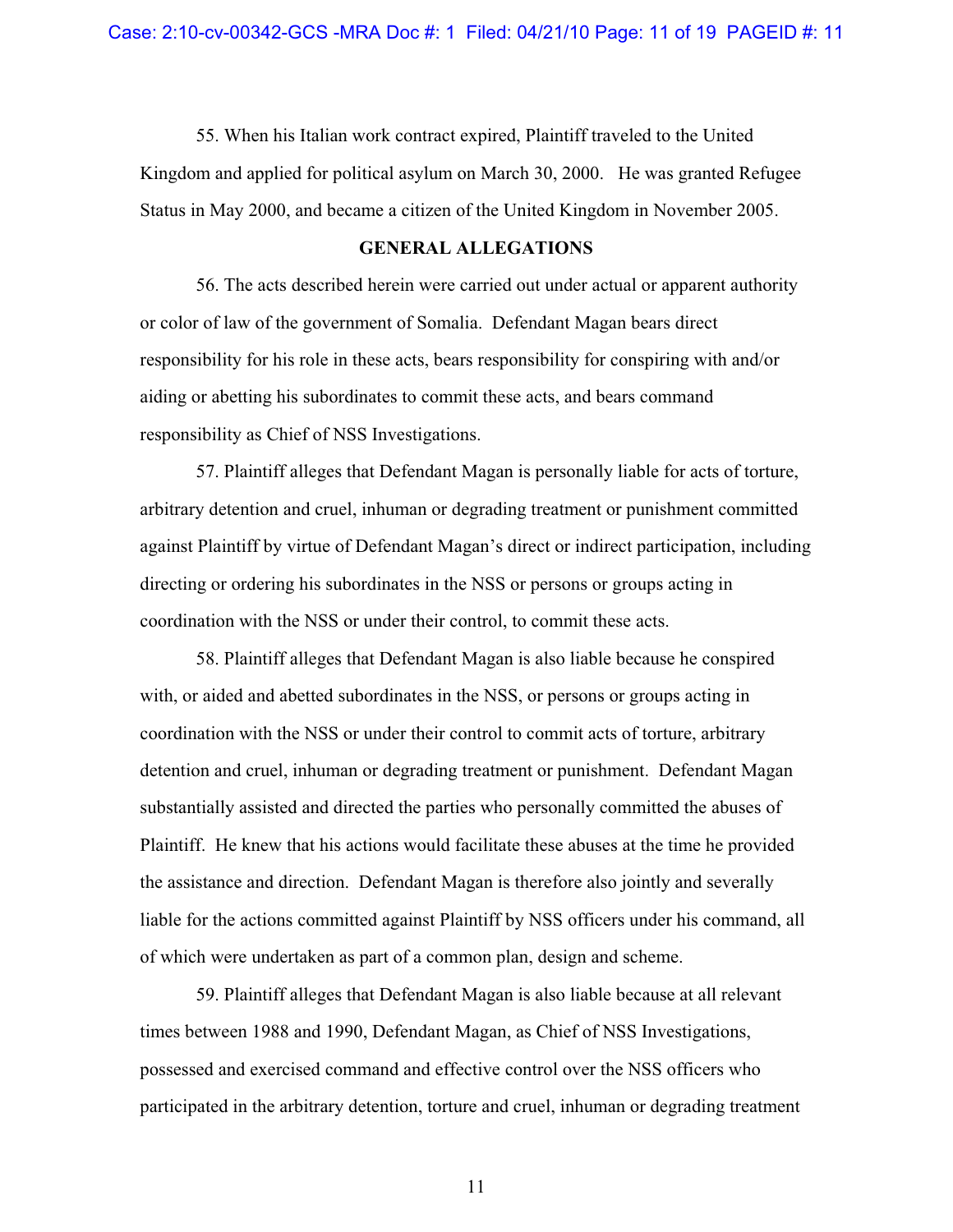or punishment against Plaintiff. Defendant Magan's command over the NSS officers included the authority and responsibility to give orders to, set policies for and manage the affairs of officers under his control, and to appoint, remove and discipline such officers. He also acquiesced in, and permitted, groups acting in coordination with the NSS to commit human rights abuses.

60. Defendant Magan had the legal authority and practical ability to exert control over subordinates in the NSS, or persons or groups acting in coordination with the NSS, or under their control, who participated in the torture, arbitrary detention and cruel, inhuman or degrading treatment or punishment against Plaintiff described herein.

61. At all relevant times between 1988 and 1990, Defendant Magan, as Chief of NSS Investigations, had a duty under customary international law and multilateral treaties to ensure the protection of civilians, to prevent violations of international law by the NSS officers under his command, and to ensure that all persons under his command were trained in, and complied with, the laws of warfare and international law, including the prohibitions against torture, cruel, inhuman or degrading treatment or punishment, and arbitrary detention. Furthermore, Defendant Magan had a duty under customary international law and multilateral treaties to investigate, prevent and punish violations of international law committed by all persons under his command.

62. Defendant Magan failed or refused to take all necessary measures to investigate and prevent these abuses, or to punish persons under his command for committing such abuses.

63. The acts of torture; cruel, inhuman or degrading treatment or punishment; and arbitrary detention inflicted upon Plaintiff were part of a pattern and practice of systematic or widespread human rights violations against the civilian population of Somalia perceived as opponents of the Barre regime. At all relevant times, Defendant Magan knew or reasonably should have known of the pattern and practice of gross human rights abuses perpetrated against the civilian population perceived as opponents of the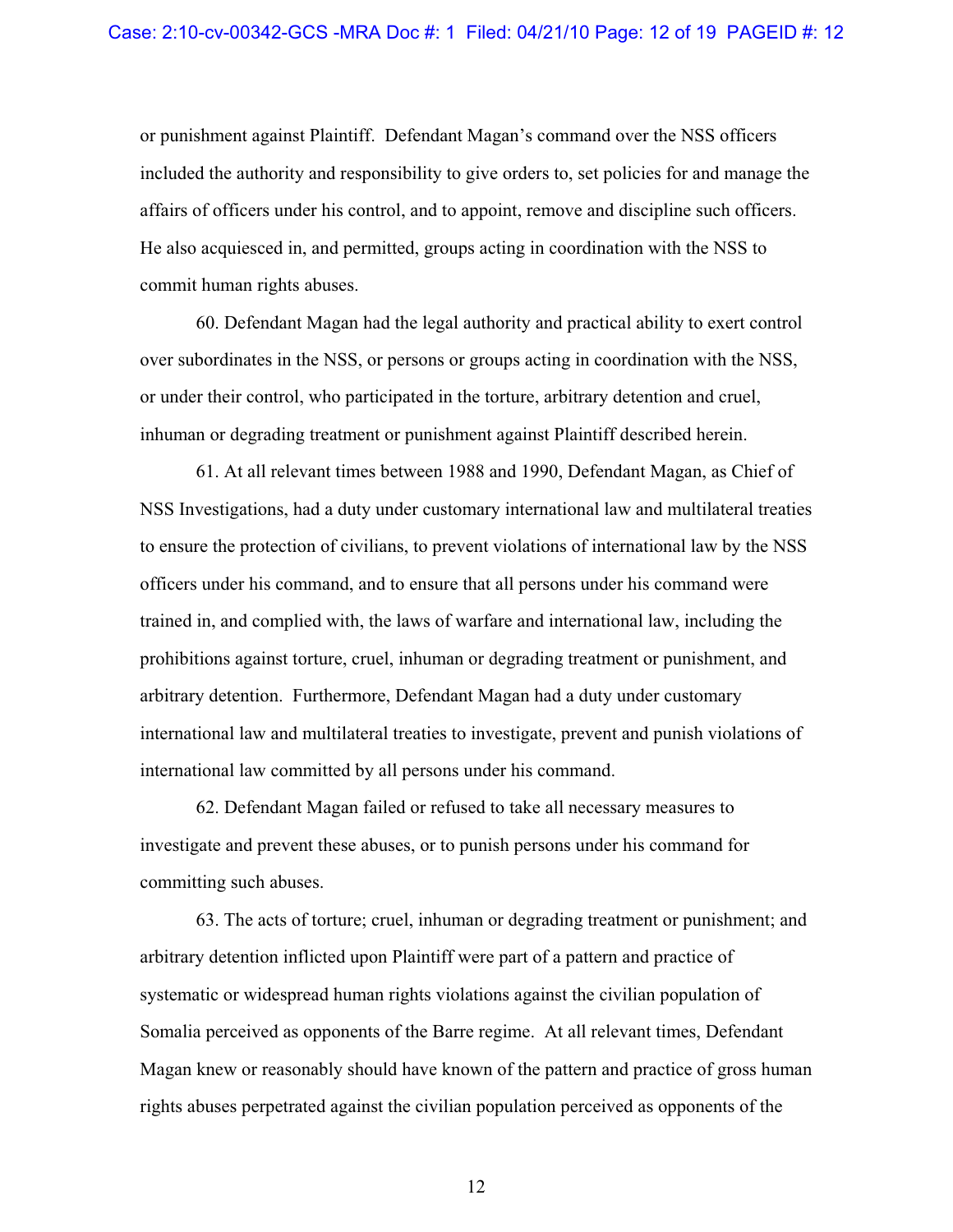Barre regime by subordinates under his command, including the abuses committed against Plaintiff.

#### **Equitable Tolling of the Statute of Limitations**

64. Defendant Magan has resided in the United States only since in or around 2000. Before that time, neither this court, nor any other United States court, could exercise jurisdiction over Defendant Magan for claims relating to the actions described herein. For this reason, the statute of limitations for these claims was tolled until, at the earliest, 2000.

65. Alternatively, up through the present, victims of human rights abuses committed in the 1980s in Mogadishu by the NSS, or persons or groups acting in coordination with the NSS or under their control, could not have been expected to pursue a cause of action in the United States. Victims' reasonable fear of reprisals against themselves or members of their families still residing in Somalia has served as an insurmountable deterrent to such action. Gross and systematic human rights violations openly committed by rival clans had a further chilling effect. Also, up through the present, it has not been possible to safely conduct investigations and discovery in Somalia in support of such a case.

66. Throughout the 1990s, Somalia fell into increasing chaos. Following the violent defeat of the military government in 1991, Somalia's central government collapsed. Fighting among rival clan leaders resulted in the killing, displacement, and mass starvation of tens of thousands of Somali citizens. The ensuing chaos led the United Nations to intervene militarily in 1992, though it proved incapable of restoring even a minimum level of order. Somalia's clan-based civil war and anarchic violence proved to be so brutal that it drove the United Nations from the country in 1994. Rival clan militias continued to commit gross and systematic human rights abuses in the years after the United Nations' departure, including the deliberate killing and kidnapping of civilians because of their clan membership.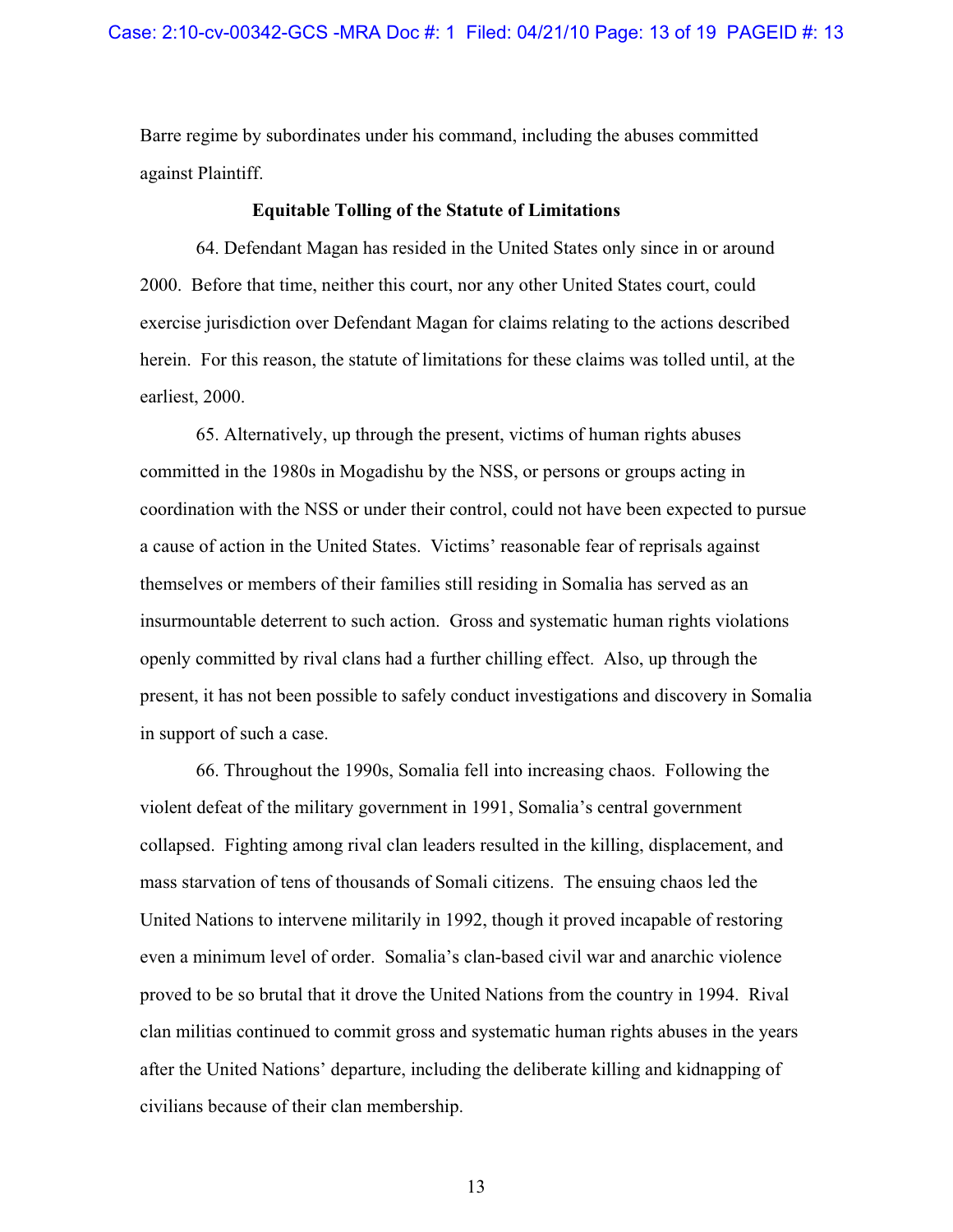67. During these years, conditions in Somalia precluded human rights cases against former commanders of the Somali Armed Forces from being brought either in Somalia, the United States or elsewhere. Throughout the time period alleged in the complaint, and up until the present, Plaintiff has had immediate family still residing in Somalia. Pursuit of human rights claims – even in the United States – would have exposed victims and their families to acts of retribution, which discouraged victims from pursuing their claims. Witnesses also reasonably feared acts of reprisal for assisting in such cases.

68. The return of stability sufficient to permit victims of Barre-era human rights abuses to come forward has been a slow and uneven process. Stable conditions still do not exist in most regions of Somalia. In particular, the capital city of Mogadishu is still fraught with violence. As recently as April of 2010, intense fighting between hardline Islamist rebels and pro-government forces in Mogadishu continue to result in civilian casualties and the displacement of a large number of civilians. Clan allegiances are still very strong, violence is still a daily possibility, and fear of clan-based repercussions is still of paramount concern to Plaintiff.

#### **Absence of Remedies in Somalia**

69. Somalia remains without a functioning national government and national judicial system in which victims of Barre-era human rights abuses could bring their claims. Somalia still does not have a functioning court system capable of reviewing human rights abuses committed by the military government in the 1980s. The country remains under the de facto control of competing clan leaders, warlords and criminal gangs, many of whom commit or countenance the commission of serious human rights abuses. Accordingly, there were, and still are, no adequate and available remedies for Plaintiff to exhaust in Somalia.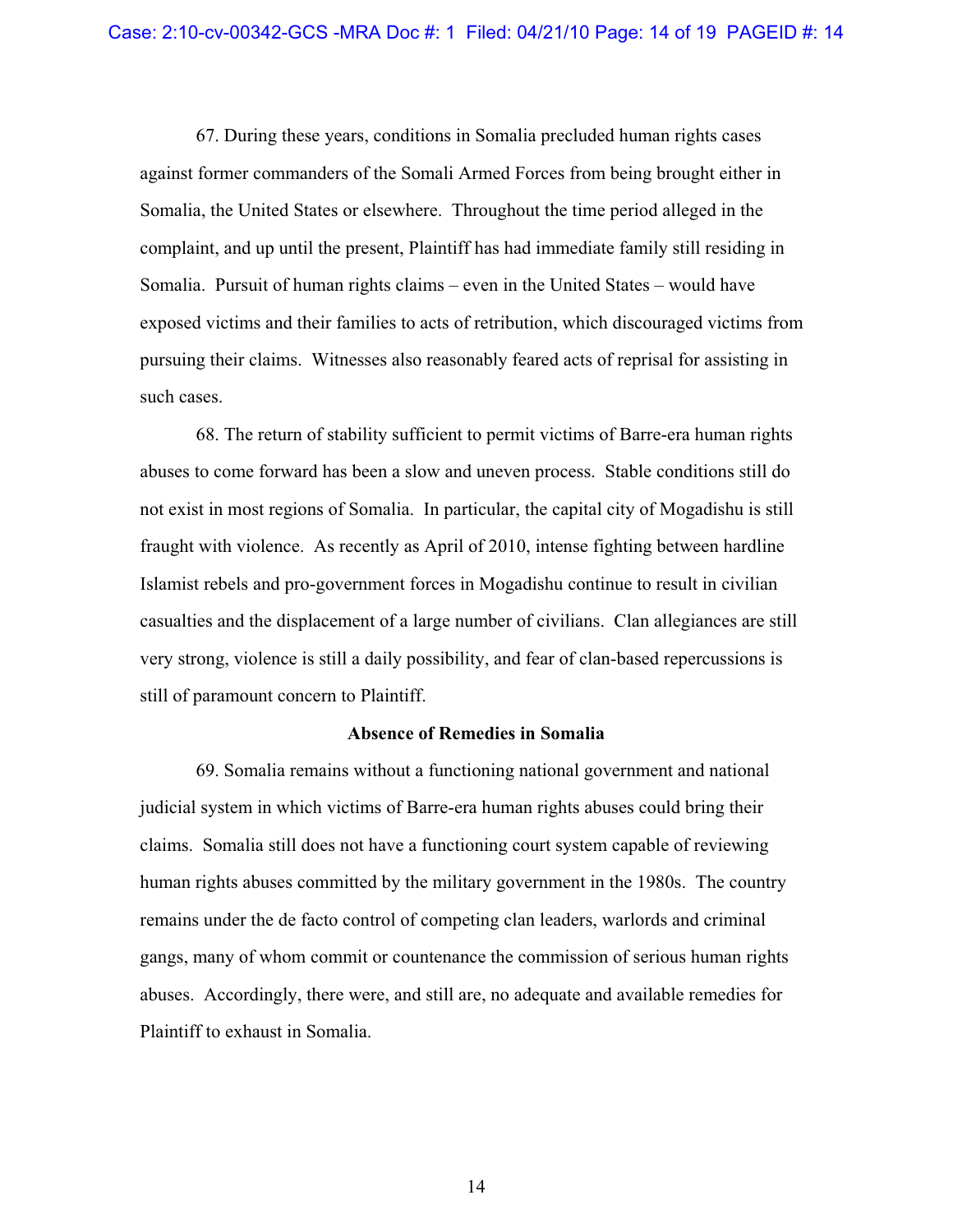## **CLAIMS FOR RELIEF FIRST CLAIM FOR RELIEF**

#### **(Torture***)*

70. Plaintiff realleges and incorporates by reference the allegations set forth in paragraphs 1 through 69 as if fully set forth herein.

71. The acts described herein constitute torture as defined by the Torture Victim Protection Act, Pub. L. No. 102-256, 106 Stat. 73 (1992) (codified at 28 U.S.C. § 1350 note). Additionally, these acts constitute "tort[s] … committed in violation of the law of nations or a treaty of the United States" under the Alien Tort Statute, 28 U.S.C. § 1350, in that they were in violation of customary international law prohibiting torture as reflected, expressed, defined, and codified in multilateral treaties and other international instruments, international and domestic judicial decisions and other authorities.

72. The acts described herein were inflicted deliberately and intentionally upon Plaintiff for purposes that include, among others, intimidating or coercing him to confess to being a writer for Amnesty International, intimidating or coercing him to confess to being a member of the USC, discriminating against him for his presumed political beliefs, or discriminating against him for his membership in a specific ethnic group.

73. The torture of Plaintiff did not arise from, and was not inherent in or incidental to, lawful sanctions.

74. Defendant Magan exercised command responsibility over, or directed, ordered, conspired with, or aided and abetted subordinates in the NSS, or persons or groups acting in coordination with the NSS or under their control, to torture Plaintiff. Furthermore, Defendant Magan knew or should have known that his subordinates had committed, were committing, or were about to commit human rights abuses, and he failed to prevent the abuses or to punish those responsible.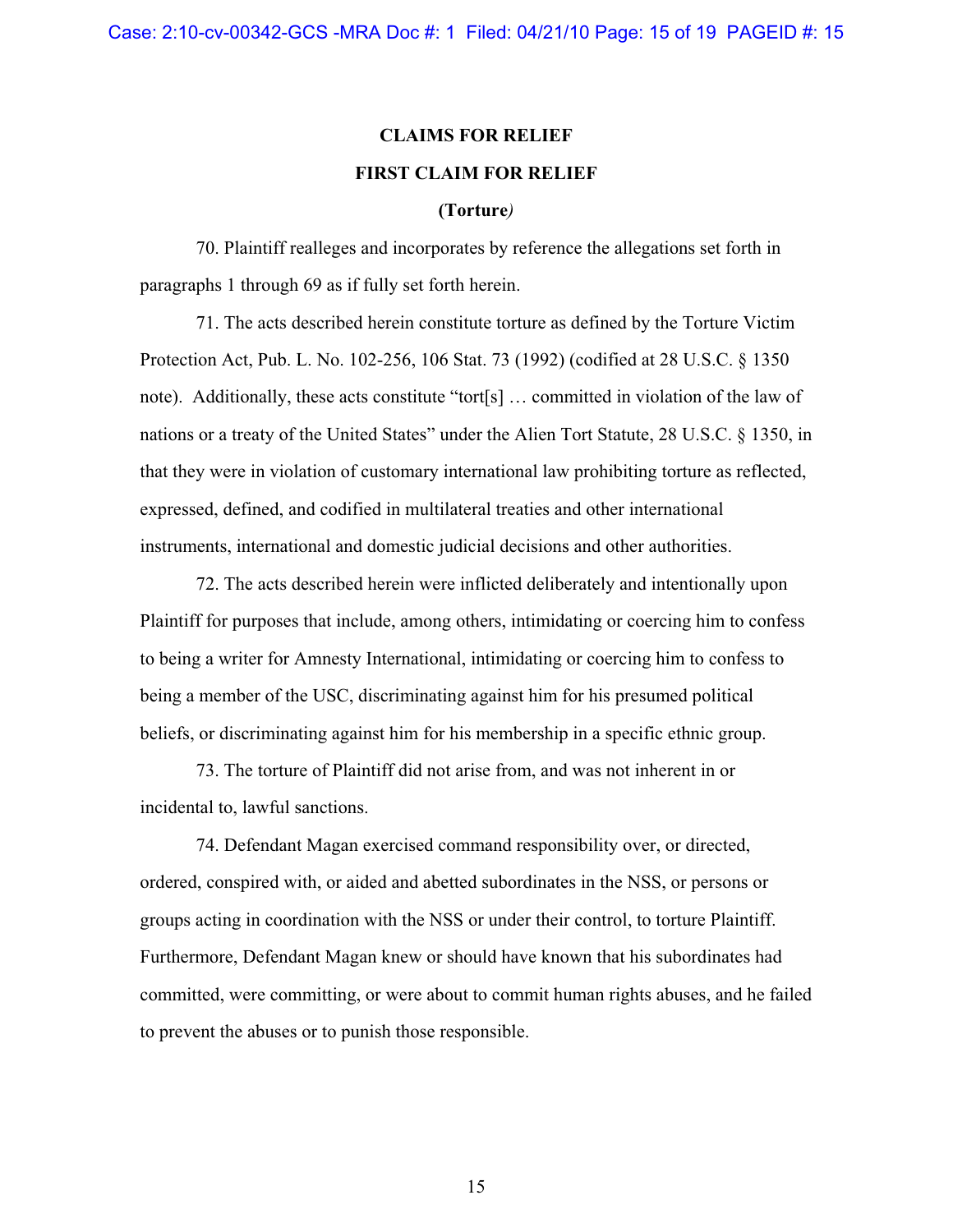75. Defendant Magan's acts or omissions described above and the acts committed by his subordinates against Plaintiff were committed under actual or apparent authority, or color of law, of the government of Somalia.

76. Defendant Magan's acts or omissions described above and the acts committed by his subordinates, caused the torture of Plaintiff and caused him to suffer, and continue to suffer from, severe physical and mental pain and suffering. This includes threatened infliction of severe physical pain or suffering, the threat of imminent death, and the resulting psychological damage that persists to this day.

77. As a result of his torture, Plaintiff is entitled to damages in an amount to be determined at trial.

78. Defendant Magan's acts were deliberate, willful, intentional, wanton, malicious, and oppressive and should be punished by an award of punitive damages in an amount to be determined at trial.

## **SECOND CLAIM FOR RELIEF**

## **(Cruel, Inhuman or Degrading Treatment or Punishment)**

79. Plaintiff realleges and incorporates by reference the allegations set forth in paragraphs 1 through 69 as if fully set forth herein.

80. The acts described herein constitute "tort[s] … committed in violation of the law of nations or a treaty of the United States" under the Alien Tort Statute, 28 U.S.C. § 1350, in that they were in violation of customary international law prohibiting cruel, inhuman or degrading treatment or punishment as reflected, expressed, defined, and codified in multilateral treaties and other international instruments, international and domestic judicial decisions and other authorities.

81. Defendant Magan exercised command responsibility over, or directed, ordered, conspired with or aided and abetted subordinates in the NSS, or persons or groups acting in coordination with the NSS or under their control, to inflict cruel, inhuman or degrading treatment or punishment upon Plaintiff. Furthermore, Defendant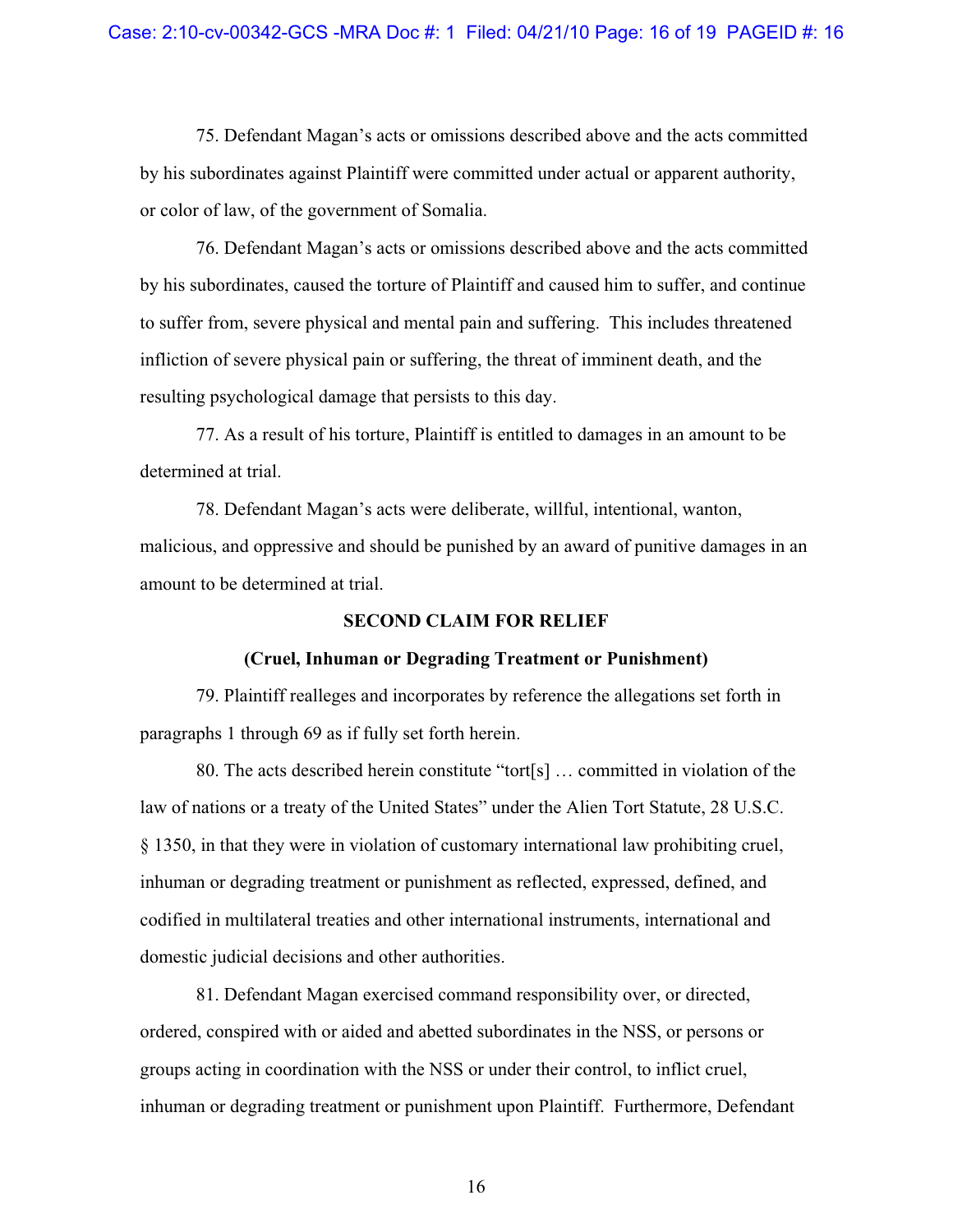Magan knew or should have known that his subordinates had committed, were committing, or were about to commit human rights abuses, and he failed to prevent the abuses or to punish those responsible.

82. The acts of cruel, inhuman or degrading treatment or punishment described herein had the intent and effect of inflicting severe or serious physical or mental pain or suffering upon Plaintiff. As an intended result of these acts, Plaintiff suffered severe or serious physical or mental pain or suffering.

83. Defendant Magan's acts or omissions described above and the acts committed by his subordinates, caused the cruel, inhuman or degrading treatment or punishment of Plaintiff and caused him to suffer severe or serious physical or mental pain and suffering.

84. The cruel, inhuman or degrading treatment or punishment of Plaintiff did not arise from, and was not inherent in or incidental to, lawful sanctions.

85. Defendant Magan's acts or omissions described above and the acts committed by his subordinates against Plaintiff were committed under actual or apparent authority, or color of law, of the government of Somalia.

86. As a result of the cruel, inhuman or degrading treatment or punishment described above, Plaintiff is entitled to damages in an amount to be determined at trial.

87. Defendant Magan's acts were deliberate, willful, intentional, wanton, malicious, and oppressive and should be punished by an award of punitive damages in an amount to be determined at trial.

## **THIRD CLAIM FOR RELIEF**

#### **(Arbitrary Detention from on or about November 20, 1988 to March 8, 1989)**

88. Plaintiff realleges and incorporates by reference the allegations set forth in paragraphs 1 through 69 as if fully set forth herein.

89. The arbitrary detention of Plaintiff described herein constitutes a "tort … committed in violation of the law of nations or a treaty of the United States" under the Alien Tort Statute, 28 U.S.C. § 1350, in that it was in violation of customary international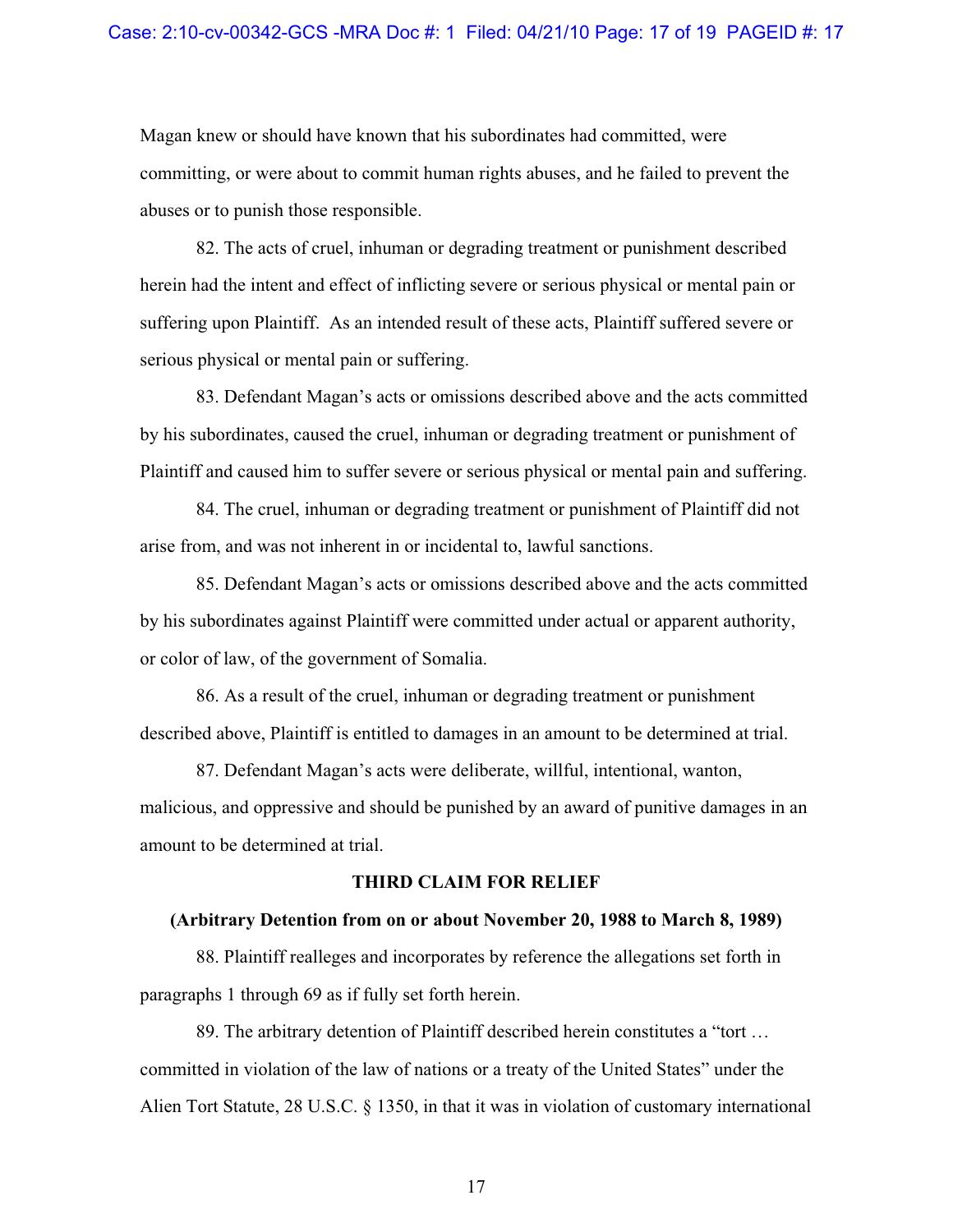law prohibiting arbitrary detention as reflected, expressed, defined, and codified in multilateral treaties and other international instruments, international and domestic judicial decisions and other authorities.

90. Plaintiff was detained without warrant, probable cause, or articulable suspicion and was sentenced by courts that failed to accord him due process protections.

91. Defendant Magan exercised command responsibility over or directed, ordered, conspired with or aided and abetted subordinates in the NSS, or persons or groups acting in coordination with the NSS or under their control, to arbitrarily detain Plaintiff. Furthermore, Defendant Magan knew or should have known that his subordinates had committed, were committing, or were about to commit human rights abuses, and he failed to prevent the abuses or to punish those responsible.

92. Defendant Magan's acts or omissions described above and the acts committed by his subordinates against Plaintiff were committed under actual or apparent authority, or color of law, of the government of Somalia.

93. As a result of his arbitrary detention as described above, Plaintiff is entitled to damages in an amount to be determined at trial.

94. Defendant Magan's acts were deliberate, willful, intentional, wanton, malicious, and oppressive and should be punished by an award of punitive damages in an amount to be determined at trial.

## **PRAYER FOR RELIEF**

WHEREFORE, Plaintiff prays for judgment against the Defendant as follows:

- 1. For compensatory damages according to proof;
- 2. For punitive and exemplary damages according to proof;
- 3. For prejudgment interest as allowed by law;
- 4. For attorneys' fees and costs of suit according to proof; and,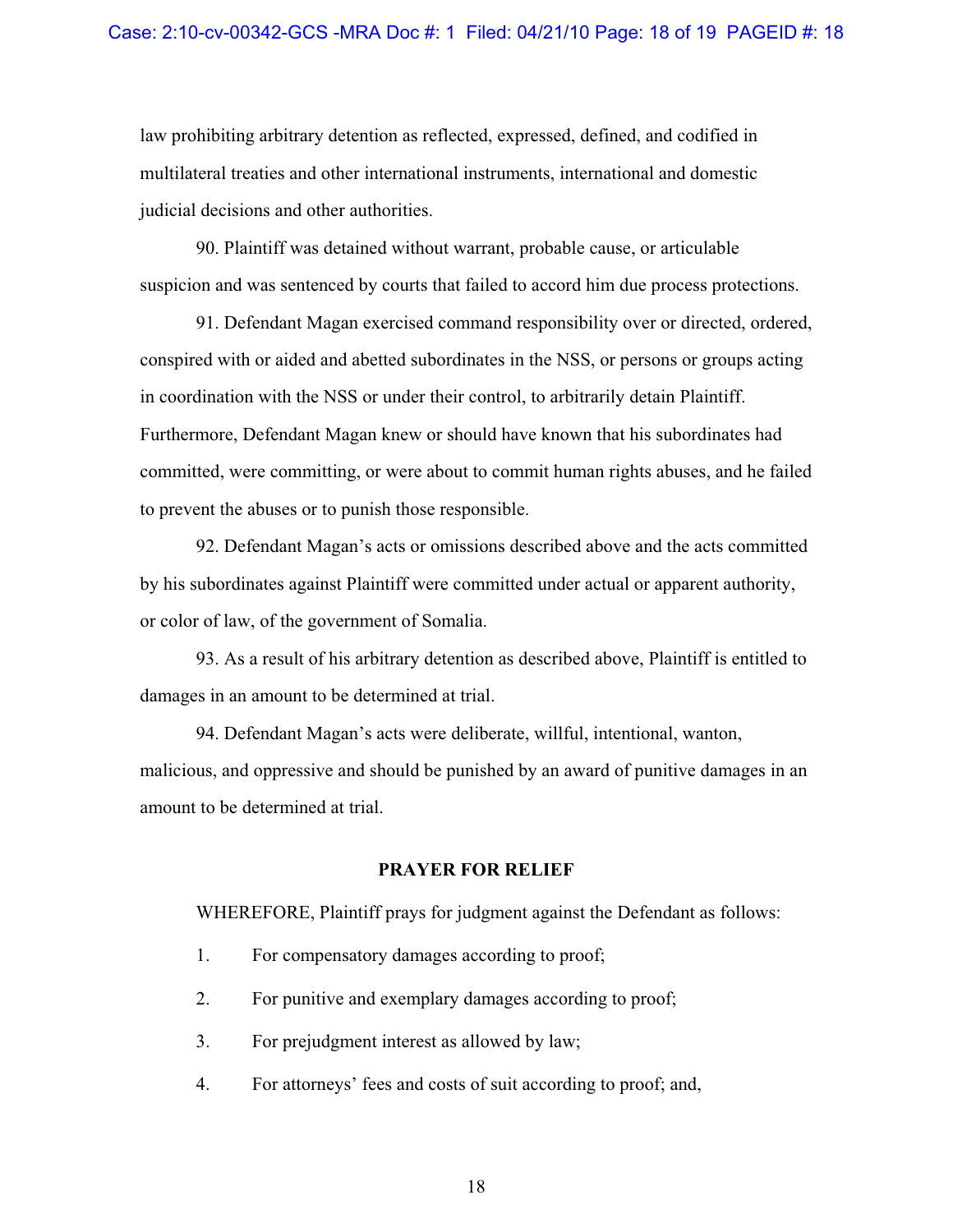5. For any such other and further relief as the Court deems just and proper.

## **JURY TRIAL DEMANDED**

The plaintiff hereby demands a trial by jury.

Dated: April 21, 2010 ABUKAR HASSAN AHMED,

By Counsel

By: <u>s/Tiffany T. Smith</u>

Tiffany Smith, 85456 Trial Attorney ttsmith@akingump.com Mark J. MacDougall Kristine L. Sendek-Smith Akin Gump Strauss Hauer & Feld LLP Robert S. Strauss Building 1333 New Hampshire Avenue, N.W. Washington, DC 20036-1564 (202) 887-4000

Natasha E. Fain Andrea C. Evans Center for Justice & Accountability 870 Market Street, Suite 682 San Francisco, California 94102 (415) 544-0444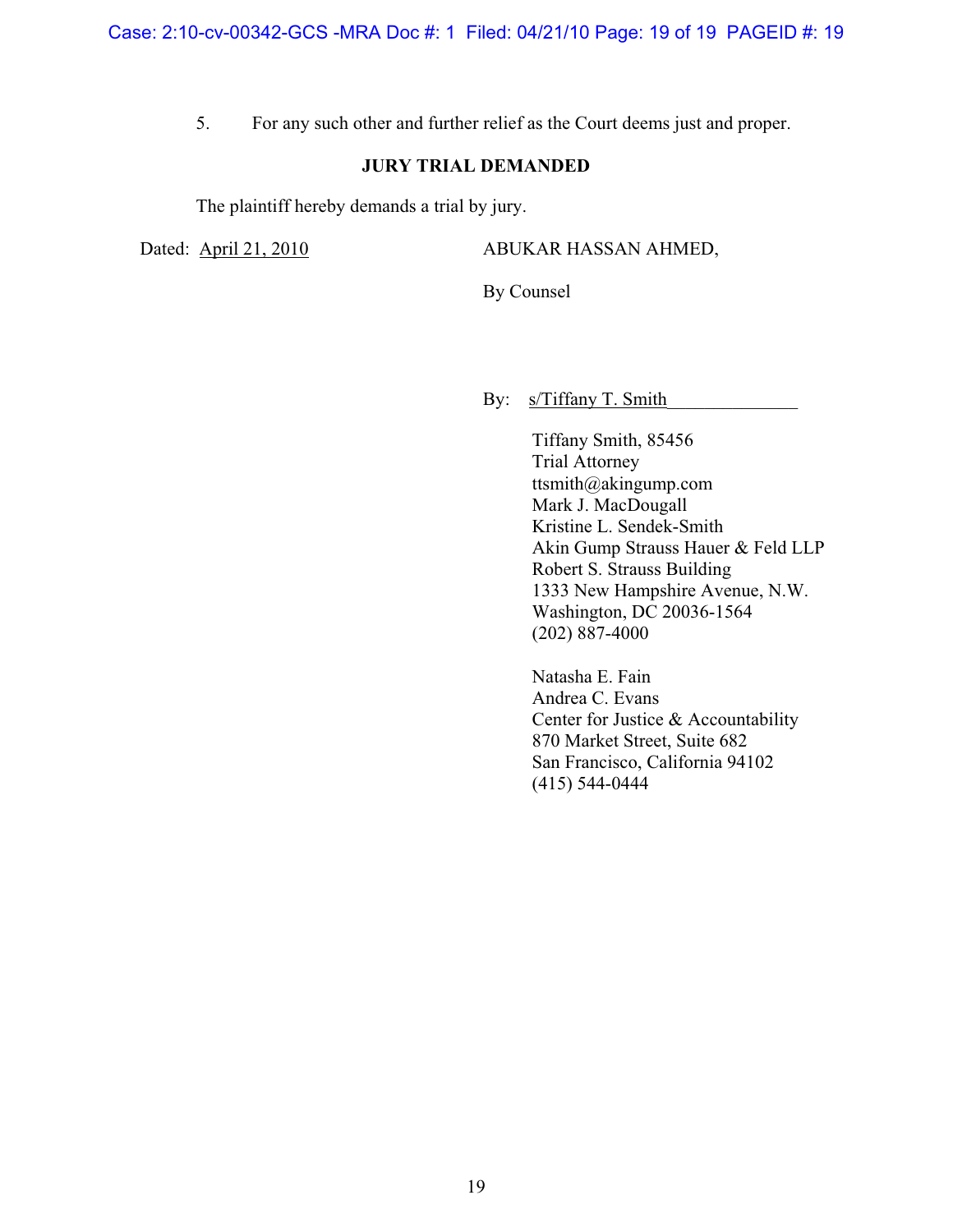# <sub>ss 44 (Rev. 12**Case: 2:10-cv-00342-GCS -MRA Ppc#ov** Եk <mark>Eilsdi P4/21/10 Page: 1 of 2 PAGEID #: 20</mark></sub>

The JS 44 civil cover sheet and the information contained herein neither replace nor supplement the filing and service of pleadings or other papers as required by law, except as provided<br>by local rules of court. This form,

| I. (a) PLAINTIFFS                                                                                                                                                                                                                                                                                                                                                                                                                                                                                                                                                                                                                                               |                                                                                                                                                                                                                                                                                                                                                                                                                                                                                                                                                                                                                                                                                                                                                                                                                                                                                                                                                                                                                                                                                                                                                                                                                               | <b>DEFENDANTS</b>                                                                                                                                                                                                                                                                                                                                                                                                                                                                                                                                                                                                                                      |                                                                                                                                                                                                                                                                                                                                                                                                                                                 |                                                                                                                                                                                                                                                                                                                                                                                                                                                                                                                                                                                                                                                                                                                                   |  |
|-----------------------------------------------------------------------------------------------------------------------------------------------------------------------------------------------------------------------------------------------------------------------------------------------------------------------------------------------------------------------------------------------------------------------------------------------------------------------------------------------------------------------------------------------------------------------------------------------------------------------------------------------------------------|-------------------------------------------------------------------------------------------------------------------------------------------------------------------------------------------------------------------------------------------------------------------------------------------------------------------------------------------------------------------------------------------------------------------------------------------------------------------------------------------------------------------------------------------------------------------------------------------------------------------------------------------------------------------------------------------------------------------------------------------------------------------------------------------------------------------------------------------------------------------------------------------------------------------------------------------------------------------------------------------------------------------------------------------------------------------------------------------------------------------------------------------------------------------------------------------------------------------------------|--------------------------------------------------------------------------------------------------------------------------------------------------------------------------------------------------------------------------------------------------------------------------------------------------------------------------------------------------------------------------------------------------------------------------------------------------------------------------------------------------------------------------------------------------------------------------------------------------------------------------------------------------------|-------------------------------------------------------------------------------------------------------------------------------------------------------------------------------------------------------------------------------------------------------------------------------------------------------------------------------------------------------------------------------------------------------------------------------------------------|-----------------------------------------------------------------------------------------------------------------------------------------------------------------------------------------------------------------------------------------------------------------------------------------------------------------------------------------------------------------------------------------------------------------------------------------------------------------------------------------------------------------------------------------------------------------------------------------------------------------------------------------------------------------------------------------------------------------------------------|--|
| Abukar Hassan Ahmed                                                                                                                                                                                                                                                                                                                                                                                                                                                                                                                                                                                                                                             |                                                                                                                                                                                                                                                                                                                                                                                                                                                                                                                                                                                                                                                                                                                                                                                                                                                                                                                                                                                                                                                                                                                                                                                                                               |                                                                                                                                                                                                                                                                                                                                                                                                                                                                                                                                                                                                                                                        | Abdi Aden Magan                                                                                                                                                                                                                                                                                                                                                                                                                                 |                                                                                                                                                                                                                                                                                                                                                                                                                                                                                                                                                                                                                                                                                                                                   |  |
| County of Residence of First Listed Plaintiff <b>United Kingdom</b><br>(b)<br>(EXCEPT IN U.S. PLAINTIFF CASES)                                                                                                                                                                                                                                                                                                                                                                                                                                                                                                                                                  |                                                                                                                                                                                                                                                                                                                                                                                                                                                                                                                                                                                                                                                                                                                                                                                                                                                                                                                                                                                                                                                                                                                                                                                                                               |                                                                                                                                                                                                                                                                                                                                                                                                                                                                                                                                                                                                                                                        | County of Residence of First Listed Defendant<br>(IN U.S. PLAINTIFF CASES ONLY)<br>NOTE: IN LAND CONDEMNATION CASES, USE THE LOCATION OF THE<br>LAND INVOLVED.                                                                                                                                                                                                                                                                                  |                                                                                                                                                                                                                                                                                                                                                                                                                                                                                                                                                                                                                                                                                                                                   |  |
|                                                                                                                                                                                                                                                                                                                                                                                                                                                                                                                                                                                                                                                                 | (c) Attorney's (Firm Name, Address, and Telephone Number)<br>Tiffany T. Smith, Akin Gump Strauss Hauer & Feld, 1333 New<br>Hampshire Avenue, NW, Washington, D.C. 20036, 202-887-4594 <b>D</b>                                                                                                                                                                                                                                                                                                                                                                                                                                                                                                                                                                                                                                                                                                                                                                                                                                                                                                                                                                                                                                | Attorneys (If Known)                                                                                                                                                                                                                                                                                                                                                                                                                                                                                                                                                                                                                                   |                                                                                                                                                                                                                                                                                                                                                                                                                                                 |                                                                                                                                                                                                                                                                                                                                                                                                                                                                                                                                                                                                                                                                                                                                   |  |
|                                                                                                                                                                                                                                                                                                                                                                                                                                                                                                                                                                                                                                                                 | <b>II. BASIS OF JURISDICTION</b> (Place an "X" in One Box Only)                                                                                                                                                                                                                                                                                                                                                                                                                                                                                                                                                                                                                                                                                                                                                                                                                                                                                                                                                                                                                                                                                                                                                               | (For Diversity Cases Only)                                                                                                                                                                                                                                                                                                                                                                                                                                                                                                                                                                                                                             |                                                                                                                                                                                                                                                                                                                                                                                                                                                 | III. CITIZENSHIP OF PRINCIPAL PARTIES (Place an "X" in One Box for Plaintiff<br>and One Box for Defendant)                                                                                                                                                                                                                                                                                                                                                                                                                                                                                                                                                                                                                        |  |
| U.S. Government<br>$\Box$ 1<br>Plaintiff                                                                                                                                                                                                                                                                                                                                                                                                                                                                                                                                                                                                                        | <b>X</b> 3 Federal Question<br>(U.S. Government Not a Party)                                                                                                                                                                                                                                                                                                                                                                                                                                                                                                                                                                                                                                                                                                                                                                                                                                                                                                                                                                                                                                                                                                                                                                  | PTF<br>Citizen of This State<br>$\Box$ 1                                                                                                                                                                                                                                                                                                                                                                                                                                                                                                                                                                                                               | <b>DEF</b><br>$\Box$ 1<br>Incorporated or Principal Place<br>of Business In This State                                                                                                                                                                                                                                                                                                                                                          | <b>PTF</b><br>DEF<br>$\Box$ 4<br>$\Box$ 4                                                                                                                                                                                                                                                                                                                                                                                                                                                                                                                                                                                                                                                                                         |  |
| U.S. Government<br>$\Box$ 2<br>Defendant                                                                                                                                                                                                                                                                                                                                                                                                                                                                                                                                                                                                                        | $\Box$ 4 Diversity<br>(Indicate Citizenship of Parties in Item III)                                                                                                                                                                                                                                                                                                                                                                                                                                                                                                                                                                                                                                                                                                                                                                                                                                                                                                                                                                                                                                                                                                                                                           | Citizen of Another State<br>$\Box$ 2                                                                                                                                                                                                                                                                                                                                                                                                                                                                                                                                                                                                                   | Incorporated and Principal Place<br>$\Box$ 2<br>of Business In Another State                                                                                                                                                                                                                                                                                                                                                                    | $\Box$ 5<br>$\Box$ 5                                                                                                                                                                                                                                                                                                                                                                                                                                                                                                                                                                                                                                                                                                              |  |
|                                                                                                                                                                                                                                                                                                                                                                                                                                                                                                                                                                                                                                                                 |                                                                                                                                                                                                                                                                                                                                                                                                                                                                                                                                                                                                                                                                                                                                                                                                                                                                                                                                                                                                                                                                                                                                                                                                                               | Citizen or Subject of a<br>$\Box$ 3<br>Foreign Country                                                                                                                                                                                                                                                                                                                                                                                                                                                                                                                                                                                                 | Foreign Nation<br>σ<br>$\overline{\mathbf{3}}$                                                                                                                                                                                                                                                                                                                                                                                                  | $\Box$ 6<br>$\Box$ 6                                                                                                                                                                                                                                                                                                                                                                                                                                                                                                                                                                                                                                                                                                              |  |
| <b>IV. NATURE OF SUIT</b>                                                                                                                                                                                                                                                                                                                                                                                                                                                                                                                                                                                                                                       | (Place an "X" in One Box Only)                                                                                                                                                                                                                                                                                                                                                                                                                                                                                                                                                                                                                                                                                                                                                                                                                                                                                                                                                                                                                                                                                                                                                                                                |                                                                                                                                                                                                                                                                                                                                                                                                                                                                                                                                                                                                                                                        |                                                                                                                                                                                                                                                                                                                                                                                                                                                 |                                                                                                                                                                                                                                                                                                                                                                                                                                                                                                                                                                                                                                                                                                                                   |  |
| <b>CONTRACT</b>                                                                                                                                                                                                                                                                                                                                                                                                                                                                                                                                                                                                                                                 | <b>TORTS</b>                                                                                                                                                                                                                                                                                                                                                                                                                                                                                                                                                                                                                                                                                                                                                                                                                                                                                                                                                                                                                                                                                                                                                                                                                  | <b>FORFEITURE/PENALTY</b>                                                                                                                                                                                                                                                                                                                                                                                                                                                                                                                                                                                                                              | <b>BANKRUPTCY</b>                                                                                                                                                                                                                                                                                                                                                                                                                               | <b>OTHER STATUTES</b>                                                                                                                                                                                                                                                                                                                                                                                                                                                                                                                                                                                                                                                                                                             |  |
| $\Box$ 110 Insurance<br>$\Box$ 120 Marine<br>$\Box$ 130 Miller Act<br>$\Box$ 140 Negotiable Instrument<br>$\Box$ 150 Recovery of Overpayment<br>& Enforcement of Judgment<br>151 Medicare Act<br>□ 152 Recovery of Defaulted<br><b>Student Loans</b><br>(Excl. Veterans)<br>$\Box$ 153 Recovery of Overpayment<br>of Veteran's Benefits<br>$\Box$ 160 Stockholders' Suits<br>190 Other Contract<br>□ 195 Contract Product Liability<br>196 Franchise<br><b>REAL PROPERTY</b><br>210 Land Condemnation<br>$\Box$ 220 Foreclosure<br>□ 230 Rent Lease & Ejectment<br>$\Box$ 240 Torts to Land<br>$\Box$ 245 Tort Product Liability<br>290 All Other Real Property | PERSONAL INJURY<br>PERSONAL INJURY<br>310 Airplane<br>$\Box$<br>$\Box$ 362 Personal Injury -<br>σ<br>315 Airplane Product<br>Med. Malpractice<br>Liability<br>$\Box$ 365 Personal Injury -<br>$\Box$<br>320 Assault, Libel &<br><b>Product Liability</b><br>Slander<br>368 Asbestos Personal<br>330 Federal Employers'<br><b>Injury Product</b><br>Liability<br>Liability<br>σ.<br>340 Marine<br>PERSONAL PROPERTY<br>345 Marine Product<br>370 Other Fraud<br>Liability<br>$\Box$ 371 Truth in Lending<br>α.<br>350 Motor Vehicle<br>380 Other Personal<br>Π.<br>355 Motor Vehicle<br><b>Property Damage</b><br><b>Product Liability</b><br>385 Property Damage<br>X 360 Other Personal<br>Product Liability<br>Injury<br><b>CIVIL RIGHTS</b><br><b>PRISONER PETITIONS</b><br>510 Motions to Vacate<br>σ<br>441 Voting<br>σ<br>442 Employment<br>Sentence<br>σ<br>443 Housing/<br><b>Habeas Corpus:</b><br>Accommodations<br>530 General<br>о<br>$\Box$<br>444 Welfare<br>ο.<br>535 Death Penalty<br>$\Box$ 445 Amer. w/Disabilities -<br>IO.<br>540 Mandamus & Other<br>Employment<br>$\Box$ 550 Civil Rights<br>$\Box$ 446 Amer. w/Disabilities -<br>$\Box$ 555 Prison Condition<br>Other<br>$\Box$ 440 Other Civil Rights | $\Box$ 610 Agriculture<br>1 620 Other Food & Drug<br>1 625 Drug Related Seizure<br>of Property 21 USC 881<br>$\Box$ 630 Liquor Laws<br>1 640 R.R. & Truck<br>$\Box$ 650 Airline Regs.<br>$\Box$ 660 Occupational<br>Safety/Health<br>$\Box$ 690 Other<br><b>LABOR</b><br>710 Fair Labor Standards<br>Act<br>720 Labor/Mgmt. Relations<br>730 Labor/Mgmt.Reporting<br>& Disclosure Act<br>740 Railway Labor Act<br>$\Box$ 790 Other Labor Litigation<br>$\Box$ 791 Empl. Ret. Inc.<br>Security Act<br><b>IMMIGRATION</b><br>$\Box$ 462 Naturalization Application<br>□ 463 Habeas Corpus -<br>Alien Detainee<br>$\Box$ 465 Other Immigration<br>Actions | 1422 Appeal 28 USC 158<br>1 423 Withdrawal<br>28 USC 157<br><b>PROPERTY RIGHTS</b><br>$\Box$ 820 Copyrights<br>□ 830 Patent<br>□ 840 Trademark<br><b>SOCIAL SECURITY</b><br>$\Box$ 861 HIA (1395ff)<br>$\Box$ 862 Black Lung (923)<br>$\Box$ 863 DIWC/DIWW (405(g))<br>$\Box$ 864 SSID Title XVI<br>$\Box$ 865 RSI (405(g))<br><b>FEDERAL TAX SUITS</b><br>□ 870 Taxes (U.S. Plaintiff<br>or Defendant)<br>□ 871 IRS-Third Party<br>26 USC 7609 | 400 State Reapportionment<br>σ<br>410 Antitrust<br>430 Banks and Banking<br>σ<br>ο.<br>450 Commerce<br>σ<br>460 Deportation<br>Ω.<br>470 Racketeer Influenced and<br>Corrupt Organizations<br>σ<br>480 Consumer Credit<br>σ<br>490 Cable/Sat TV<br>ο.<br>810 Selective Service<br>850 Securities/Commodities/<br>Ω.<br>Exchange<br>□ 875 Customer Challenge<br>12 USC 3410<br>1 890 Other Statutory Actions<br>□ 891 Agricultural Acts<br>□ 892 Economic Stabilization Act<br>σ<br>893 Environmental Matters<br>$\Box$ 894 Energy Allocation Act<br>1 895 Freedom of Information<br>Act<br>900 Appeal of Fee Determination<br><b>Under Equal Access</b><br>to Justice<br>$\Box$ 950 Constitutionality of<br><b>State Statutes</b> |  |
| V. ORIGIN<br>$\mathbf{R}$ 1 Original<br>Proceeding                                                                                                                                                                                                                                                                                                                                                                                                                                                                                                                                                                                                              | (Place an "X" in One Box Only)<br>$\Box$ 2 Removed from<br>Remanded from<br>$\Box$ 3<br><b>State Court</b><br>Appellate Court<br>Cite the U.S. Civil Statute under which you are filing (Do not cite jurisdictional statutes unless diversity):<br>28 U.S.C. 1350                                                                                                                                                                                                                                                                                                                                                                                                                                                                                                                                                                                                                                                                                                                                                                                                                                                                                                                                                             | $\Box$ 4 Reinstated or $\Box$ 5<br>Reopened<br>(specify)                                                                                                                                                                                                                                                                                                                                                                                                                                                                                                                                                                                               | Transferred from<br>$\Box$ 6 Multidistrict<br>another district<br>Litigation                                                                                                                                                                                                                                                                                                                                                                    | Appeal to District<br>Judge from<br>O.<br>Magistrate<br>Judgment                                                                                                                                                                                                                                                                                                                                                                                                                                                                                                                                                                                                                                                                  |  |
| VI. CAUSE OF ACTION                                                                                                                                                                                                                                                                                                                                                                                                                                                                                                                                                                                                                                             | Brief description of cause:<br>Filing suit for torture, arbitrary detention, and cruel, inhuman or degrading treatment or punishment                                                                                                                                                                                                                                                                                                                                                                                                                                                                                                                                                                                                                                                                                                                                                                                                                                                                                                                                                                                                                                                                                          |                                                                                                                                                                                                                                                                                                                                                                                                                                                                                                                                                                                                                                                        |                                                                                                                                                                                                                                                                                                                                                                                                                                                 |                                                                                                                                                                                                                                                                                                                                                                                                                                                                                                                                                                                                                                                                                                                                   |  |
| VII. REQUESTED IN<br><b>COMPLAINT:</b>                                                                                                                                                                                                                                                                                                                                                                                                                                                                                                                                                                                                                          | □<br>CHECK IF THIS IS A CLASS ACTION<br>UNDER F.R.C.P. 23                                                                                                                                                                                                                                                                                                                                                                                                                                                                                                                                                                                                                                                                                                                                                                                                                                                                                                                                                                                                                                                                                                                                                                     | <b>DEMAND \$</b>                                                                                                                                                                                                                                                                                                                                                                                                                                                                                                                                                                                                                                       | <b>JURY DEMAND:</b>                                                                                                                                                                                                                                                                                                                                                                                                                             | CHECK YES only if demanded in complaint:<br>$\blacksquare$ Yes<br>$\Box$ No                                                                                                                                                                                                                                                                                                                                                                                                                                                                                                                                                                                                                                                       |  |
| VIII. RELATED CASE(S)<br>IF ANY                                                                                                                                                                                                                                                                                                                                                                                                                                                                                                                                                                                                                                 | (See instructions):<br><b>JUDGE</b>                                                                                                                                                                                                                                                                                                                                                                                                                                                                                                                                                                                                                                                                                                                                                                                                                                                                                                                                                                                                                                                                                                                                                                                           |                                                                                                                                                                                                                                                                                                                                                                                                                                                                                                                                                                                                                                                        | DOCKET NUMBER                                                                                                                                                                                                                                                                                                                                                                                                                                   |                                                                                                                                                                                                                                                                                                                                                                                                                                                                                                                                                                                                                                                                                                                                   |  |
| <b>DATE</b><br>04/21/2010                                                                                                                                                                                                                                                                                                                                                                                                                                                                                                                                                                                                                                       | SIGNATURE OF ATTORNEY OF RECORD<br>s/Tiffany Smith                                                                                                                                                                                                                                                                                                                                                                                                                                                                                                                                                                                                                                                                                                                                                                                                                                                                                                                                                                                                                                                                                                                                                                            |                                                                                                                                                                                                                                                                                                                                                                                                                                                                                                                                                                                                                                                        |                                                                                                                                                                                                                                                                                                                                                                                                                                                 |                                                                                                                                                                                                                                                                                                                                                                                                                                                                                                                                                                                                                                                                                                                                   |  |
| <b>FOR OFFICE USE ONLY</b>                                                                                                                                                                                                                                                                                                                                                                                                                                                                                                                                                                                                                                      |                                                                                                                                                                                                                                                                                                                                                                                                                                                                                                                                                                                                                                                                                                                                                                                                                                                                                                                                                                                                                                                                                                                                                                                                                               |                                                                                                                                                                                                                                                                                                                                                                                                                                                                                                                                                                                                                                                        |                                                                                                                                                                                                                                                                                                                                                                                                                                                 |                                                                                                                                                                                                                                                                                                                                                                                                                                                                                                                                                                                                                                                                                                                                   |  |
| <b>RECEIPT#</b>                                                                                                                                                                                                                                                                                                                                                                                                                                                                                                                                                                                                                                                 | <b>APPLYING IFP</b><br>AMOUNT                                                                                                                                                                                                                                                                                                                                                                                                                                                                                                                                                                                                                                                                                                                                                                                                                                                                                                                                                                                                                                                                                                                                                                                                 | <b>JUDGE</b>                                                                                                                                                                                                                                                                                                                                                                                                                                                                                                                                                                                                                                           | MAG. JUDGE                                                                                                                                                                                                                                                                                                                                                                                                                                      |                                                                                                                                                                                                                                                                                                                                                                                                                                                                                                                                                                                                                                                                                                                                   |  |